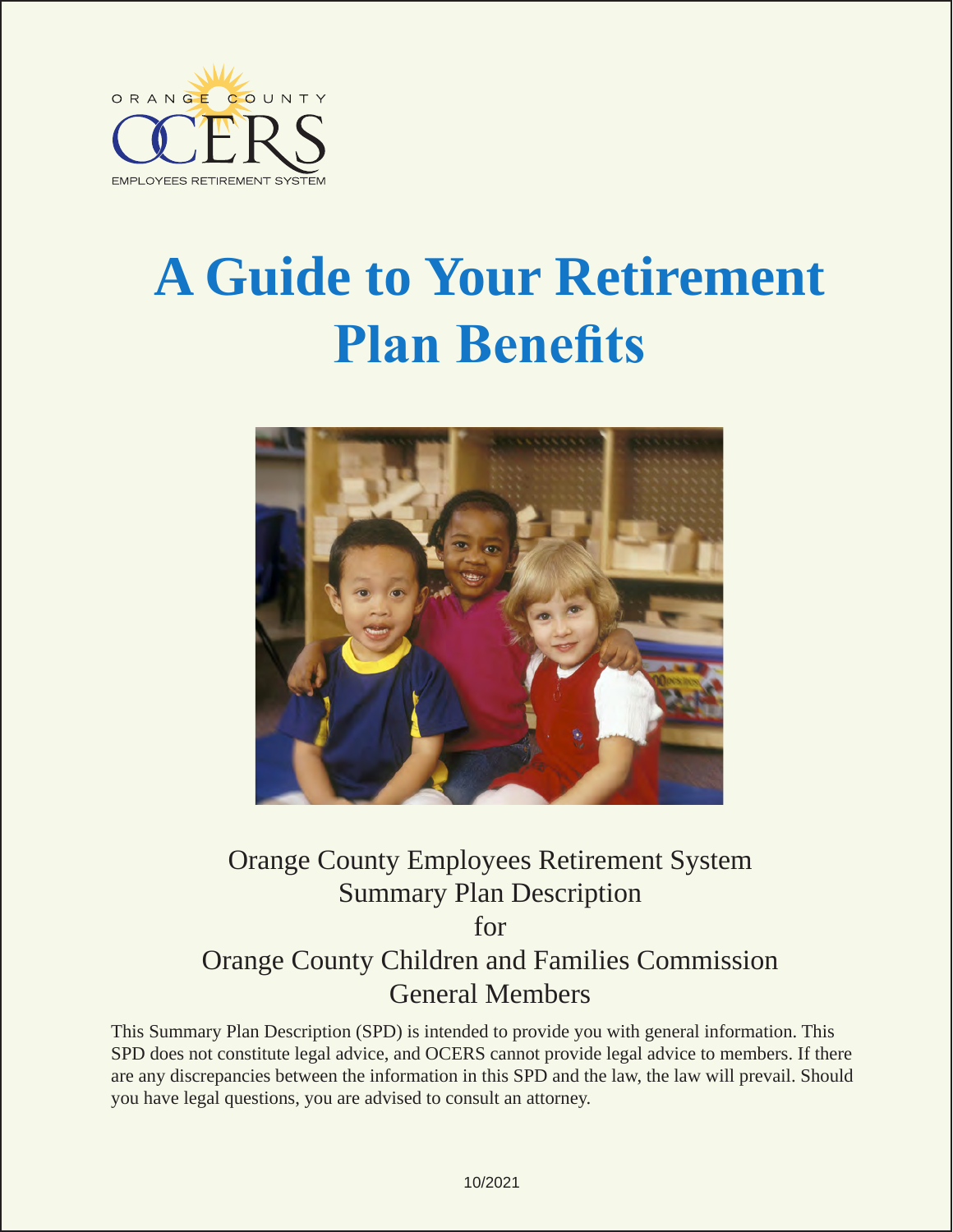## **Table of Contents**

 $=$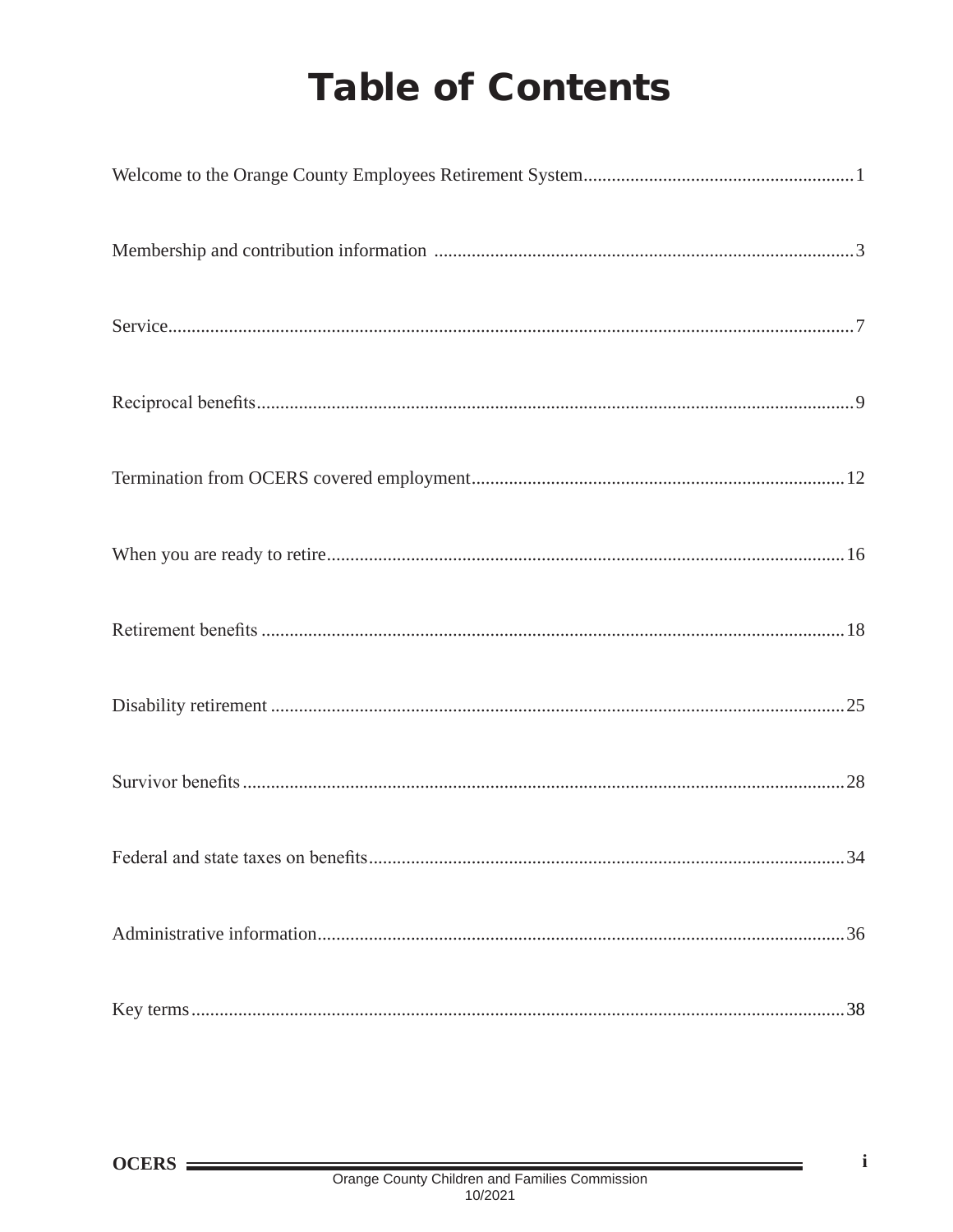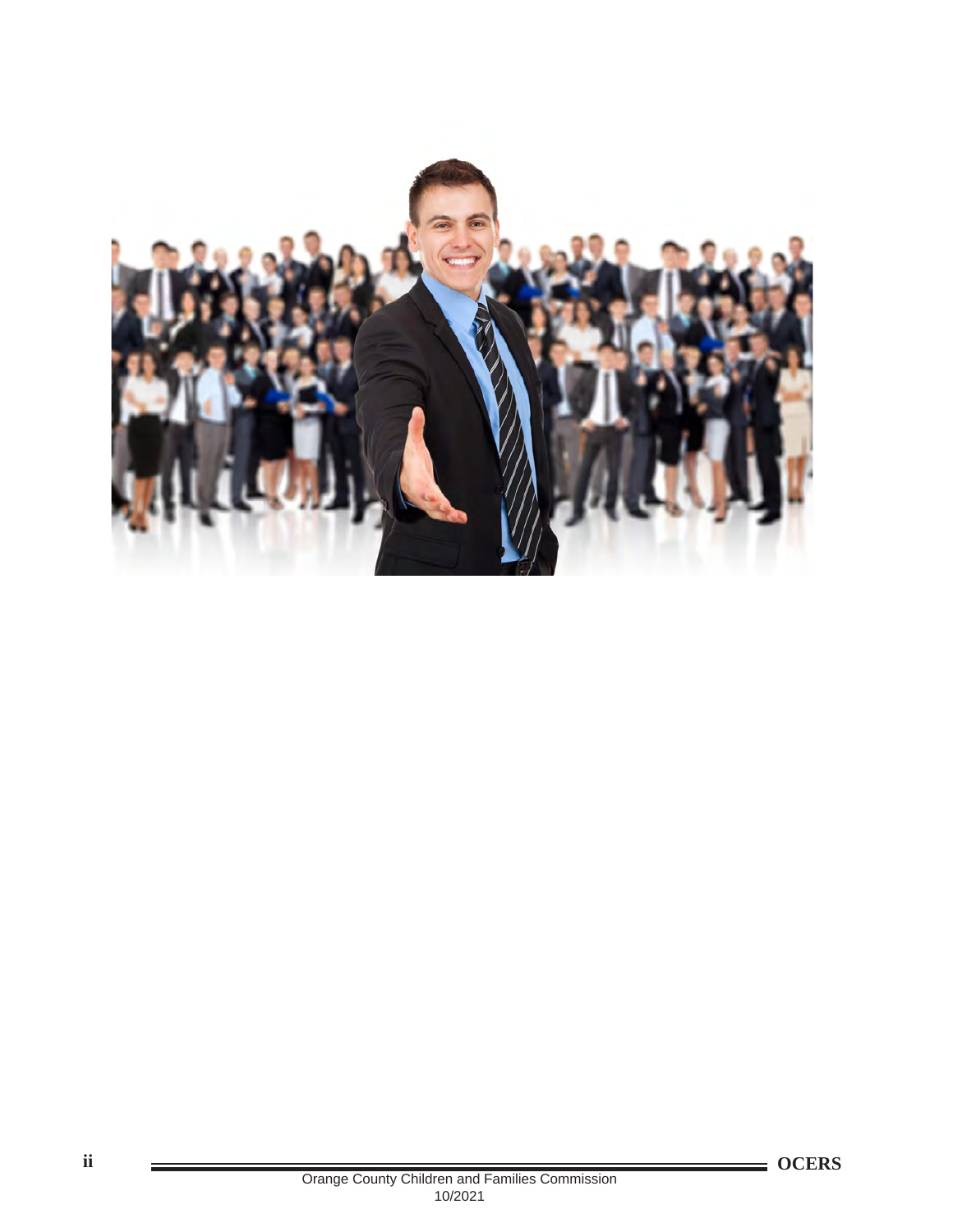## Welcome to the Orange County Employees Retirement System

The Orange County Employees Retirement System (OCERS) provides retirement benefits for employees of the County and certain districts. While you are an active member, both you and your employer make mandatory contributions to the Retirement System. Because OCERS is a Defined Benefit (DB) Plan, once you [retire](#page-20-0) you will receive a monthly lifetime allowance that is based on your benefit formula, age at retirement, Final Average Salary and years of service. A [survivor](#page-30-0) or death benefit may be available to your spouse or other designated beneficiary. In addition, disability [benefits](#page-27-0) are available if you meet the eligibility requirements. As you read this Summary Plan Description (SPD), we encourage you to refer to the [Key Terms](#page-40-0) section to help you better understand this important document.

This Summary Plan Description (SPD) is for all active, deferred and retired Orange County Children and Families Commission general members.

The Orange County Children and Families Commission was created as a result of Proposition 10, the California Children and Families Act of 1998. The proposition added a 50-cent sales tax on tobacco products sold in California and requires that funds raised be used to support education, health and child development programs for children from the prenatal stage through age five. The State Commission, or First 5 California, receives 20 percent of Proposition 10 funds for state-wide programs and public outreach. The remaining 80 percent of funds are allocated to commissions in each of California's 58 counties by birth rate.

The commission is governed by a nine member board consisting of the County's Health Care Agency director, the County's Social Services Agency director, one member of the County's Board of Supervisors, and six members from the public appointed by the Board of Supervisors.

## Who is OCERS?

For more than 75 years OCERS has been providing retirement, death and disability benefits to employees of the County and certain districts. OCERS currently serves approximately 29,000 active and deferred members and more than 19,000 retired members and beneficiaries. OCERS is governed by a Board of Retirement consisting of nine regular members and one alternate member (the County Treasurer, four active elected members, four appointed members and one elected retiree).

Membership in the Retirement System is mandatory for all eligible employees. It is, however, optional for certain elected officials.

#### Our mission statement

*"We provide secure retirement and disability benefits with the highest standards of excellence."*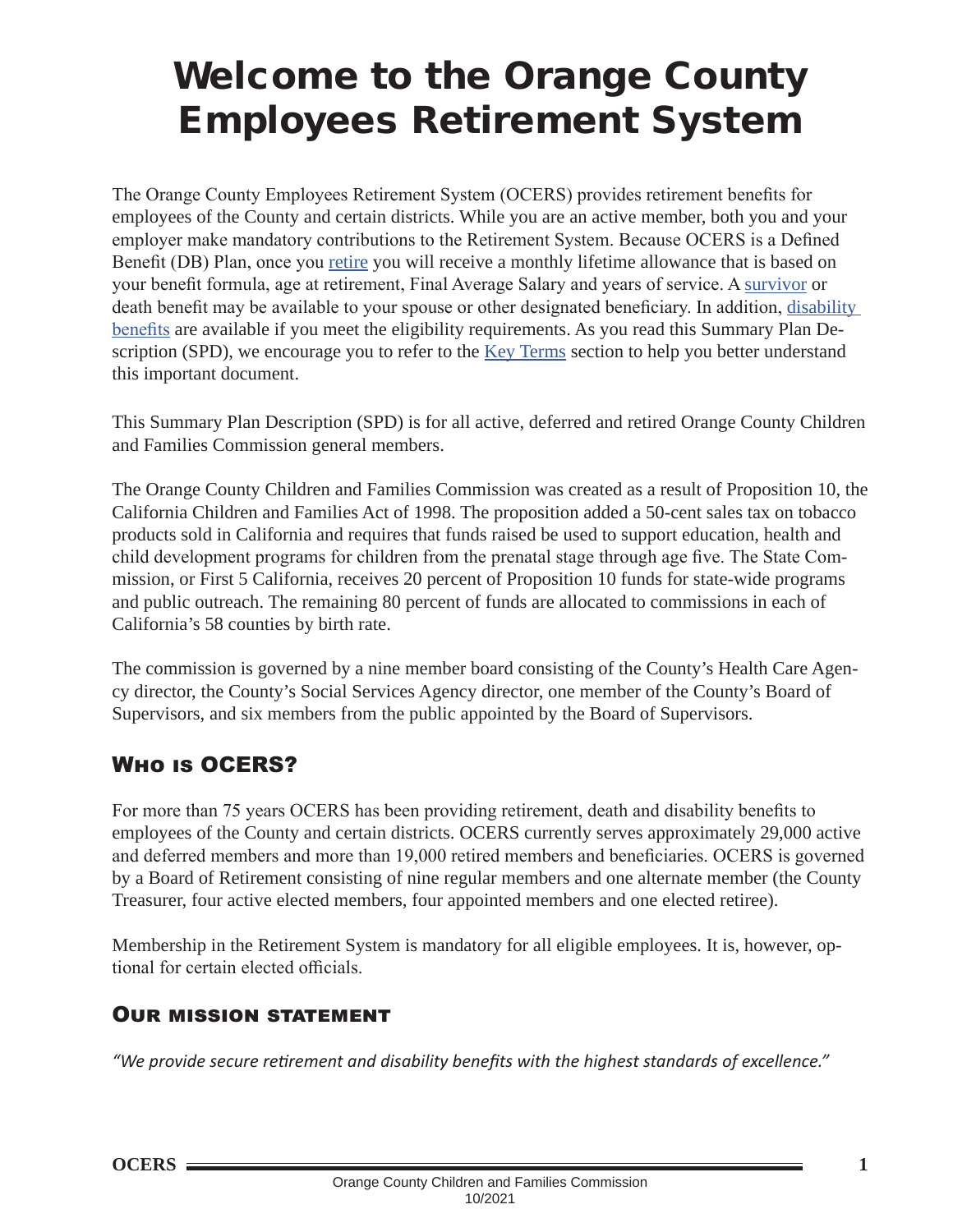#### Benefit formulas based on hire date and employer agreement

OCERS administers a number of benefit formulas for Orange County Children and Families Commission employees. Your benefit formula is established by your employer and your hire date.

Public employees hired before January 1, 2013:

| <b>Legacy Plans</b> | <b>Benefit Formula per Year of Service</b>                                   |
|---------------------|------------------------------------------------------------------------------|
| A                   | 2% at 57 hired before September 21, 1979.                                    |
| B                   | 1.67% at $57\frac{1}{2}$ hired from September 21, 1979 to December 22, 2005. |
| $\mathbf{I}$        | 2.7% at 55 prospective service on or after December 23, 2005.                |
| J.                  | 2.7% at 55 prospective service on or after December 23, 2005.                |

New public employees hired on or after January 1, 2013:

| <b>PEPRA Plan</b> | <b>Benefit Formula per Year of Service</b> |
|-------------------|--------------------------------------------|
|                   | 2.5% at 67                                 |

Please go to myOCERS, your online personal account, to identify your specific benefit formula.

#### Contact information

If you have any questions that are not answered after reading this SPD, call Member Services at (714) 558-6200.

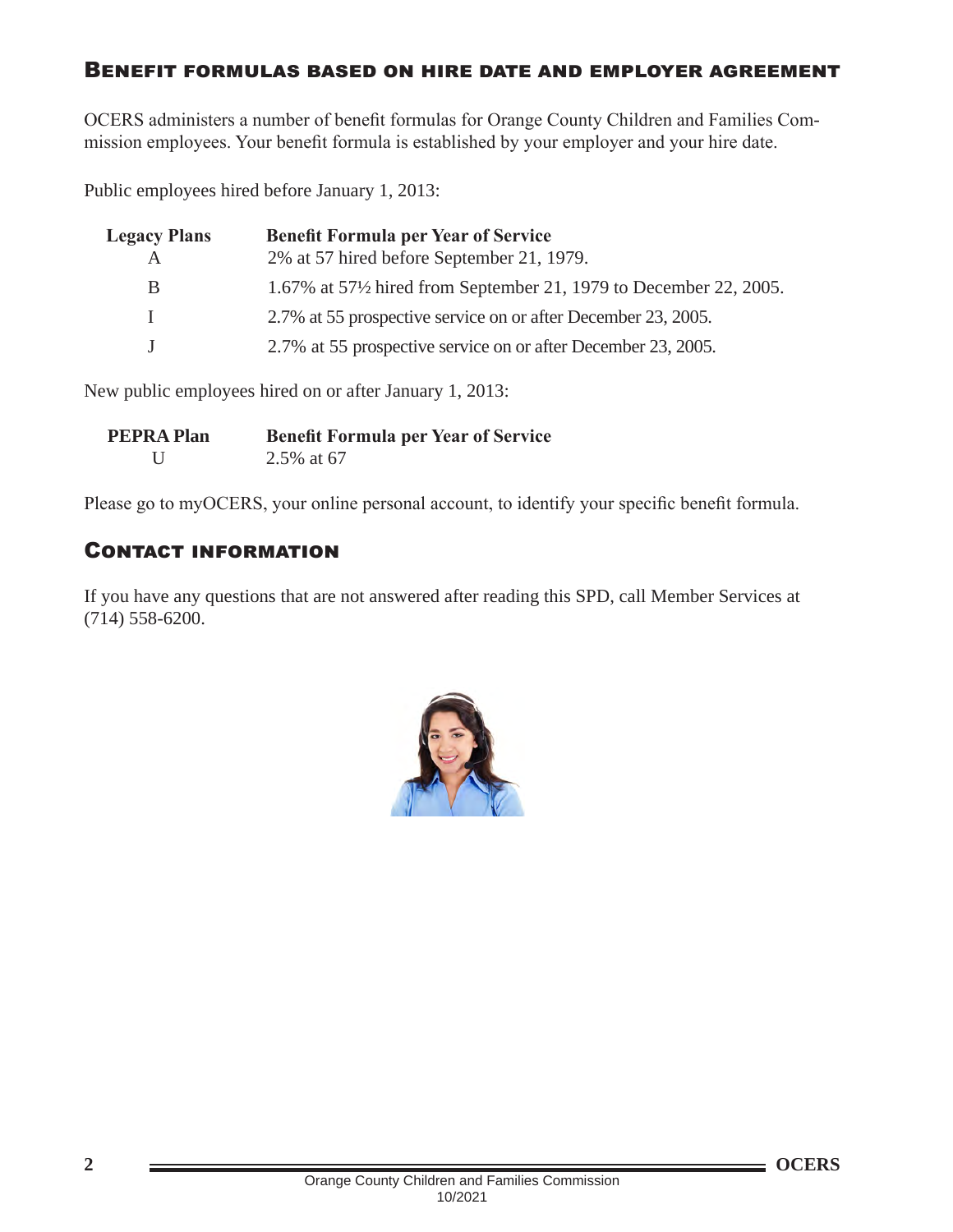## Membership and contribution information

## WHO IS ELIGIBLE?

You automatically become a member of the Retirement System on the date you commence employment in an eligible position.

You are in an eligible position if you are employed by a participating agency as one of the following:

- A full-time employee
	- or
- A part-time employee scheduled to work 20 hours per week or more or
- A limited term full-time employee
	- or
- A limited term employee scheduled to work 20 hours per week or more.

All other employees are ineligible for membership. These include part-time employees scheduled to work less than 20 hours per week, extra-help, and contract employees.

Members are asked to designate a beneficiary upon employment, and update the designation when changes such as birth, death, marriage or divorce occur. A beneficiary is a person that you (the member) name in writing to receive certain benefits provided by the plan upon your death. For certain death benefits your Eligible Spouse or Qualified Domestic Partner must be listed as your beneficiary at the time of your death.

## Plan not integrated with Social Security

As a member of the Retirement System, you neither contribute toward, nor receive credit for, the Federal Old Age Survivors and Disability Insurance program (Social Security) during your service under OCERS. If you worked for another employer who does participate in Social Security, you may find at retirement that you had enough service with that employer to qualify for Social Security benefits. In that case, your benefit from Social Security may be reduced to comply with federal law. Contact Social Security for more information on any possible offset.

If you were hired after March 31, 1986, you must participate in the Medicare portion of Social Security. Members hired on or before that date do not contribute to Medicare.

#### Maximum benefit limits

The Orange County Employees Retirement System is considered a "qualified" plan under federal tax laws. Federal tax laws set limits on the amount of benefits you can receive from a qualified plan. If you became a member of the System on or after January 1, 1990, you will be subject to limitations outlined in sections of the Internal Revenue Code, including Section 415 limits. These limits may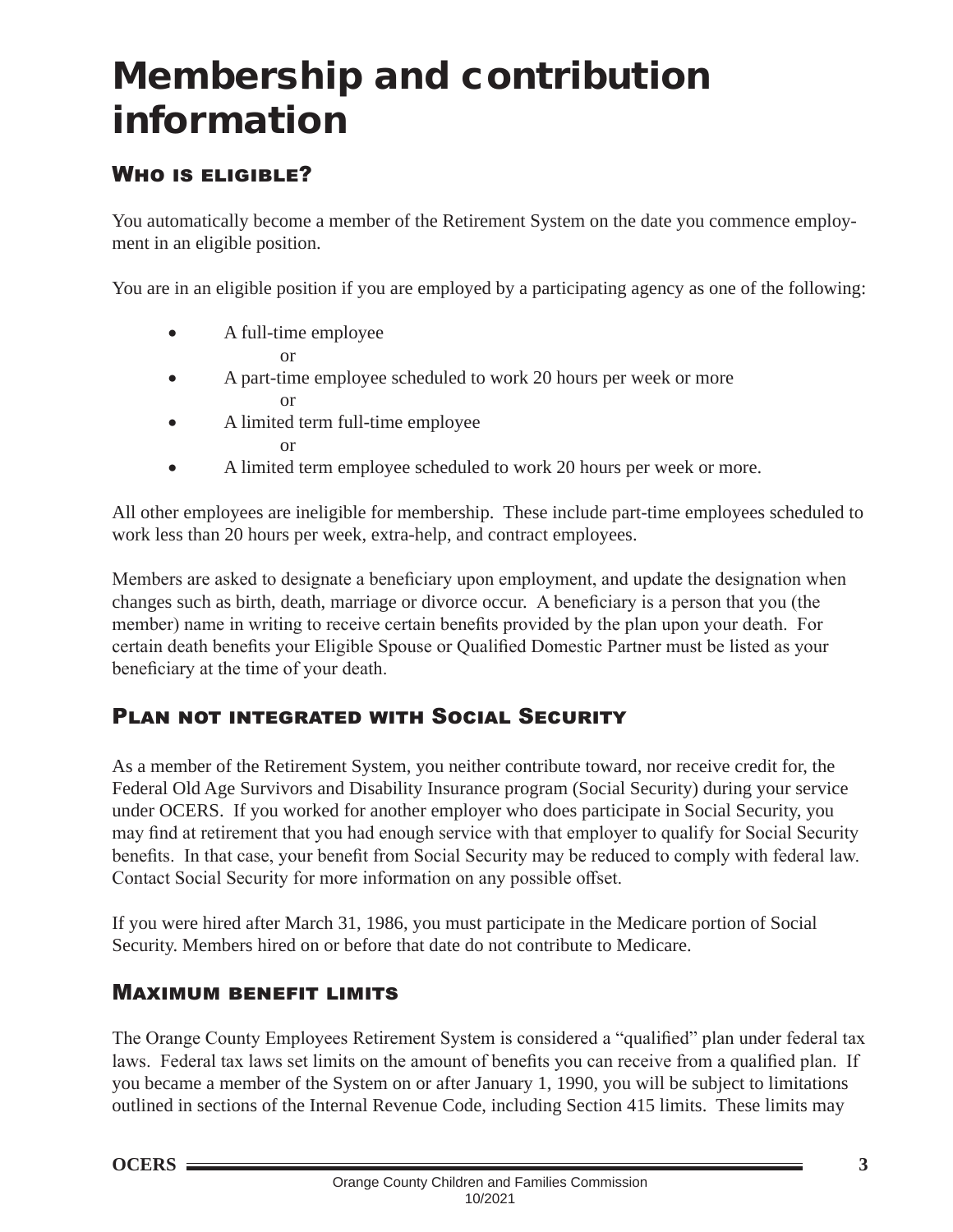affect certain highly paid or long-service members, certain members receiving disability benefits, or certain beneficiaries receiving survivor benefits. If the limits affect your benefits, you will be notified by Member Services. For [Legacy members](#page-41-0) who are affected by the limit, you will still receive your total retirement allowance, but some of it will be paid by OCERS and some will be paid through a replacement benefit plan established by your former employer. For [PEPRA members,](#page-41-0) PEPRA prohibits a replacement benefit plan and therefore, your benefit will be capped. PEPRA members will only receive a retirement benefit up to the IRS limit. Any excess amount is forfeited. For all members, the IRS also places a limit on the amount of compensation OCERS can consider when calculating a member's Final Average Salary.

**For Legacy members the maximum monthly base retirement allowance (excluding cost-ofliving allowance) you can receive cannot exceed 100% of your Final Average Salary. For more information on benefit limits please go to [Tax Information](https://www.ocers.org/tax-information) under the Retirees and Beneficiaries/Your Retirement Benefit drop down menu on OCERS' website.**

## YOUR CONTRIBUTIONS TO THE SYSTEM

Employee contributions to the retirement system are mandatory. Your employer has elected to have your contributions made on a pretax basis. This means that the money is taken out of your pay before taxes have been deducted. The result is that you lower your current taxable income, which in turn lowers the amount of taxes you have to pay.

You contribute a percentage of your pay each pay period through automatic payroll deductions*.* Your contribution rate depends on:

- The benefit formula, and
- Your nearest age within six months of when you become a member of OCERS.

#### **Example of age at hiring date:**

John Smith, age 30, is hired on July 1, 1995. His birthday is September 1, 1964. Because his hire date is less than six months before his next birthday, his entry age is 31. Had his birthday been January 1, 1965, his entry age would have been 30.

**Additional employee contributions may have been established in your Memorandum of Understanding (MOU) and Personnel and Salary Resolution provisions and may be required of all active members.**

#### **PLEASE NOTE: OCERS does not permit loans or borrowing against account balances on deposit with OCERS.**

In addition, if you were a member of our system on March 7, 1973, and remained in membership continuously until credited with 30 years of service, contributions will no longer be deducted from your pay. Reciprocal service counts towards the accrual of 30 years of service. Although contributions will not be deducted, any service you complete after 30 years **will** count in calculating your benefit.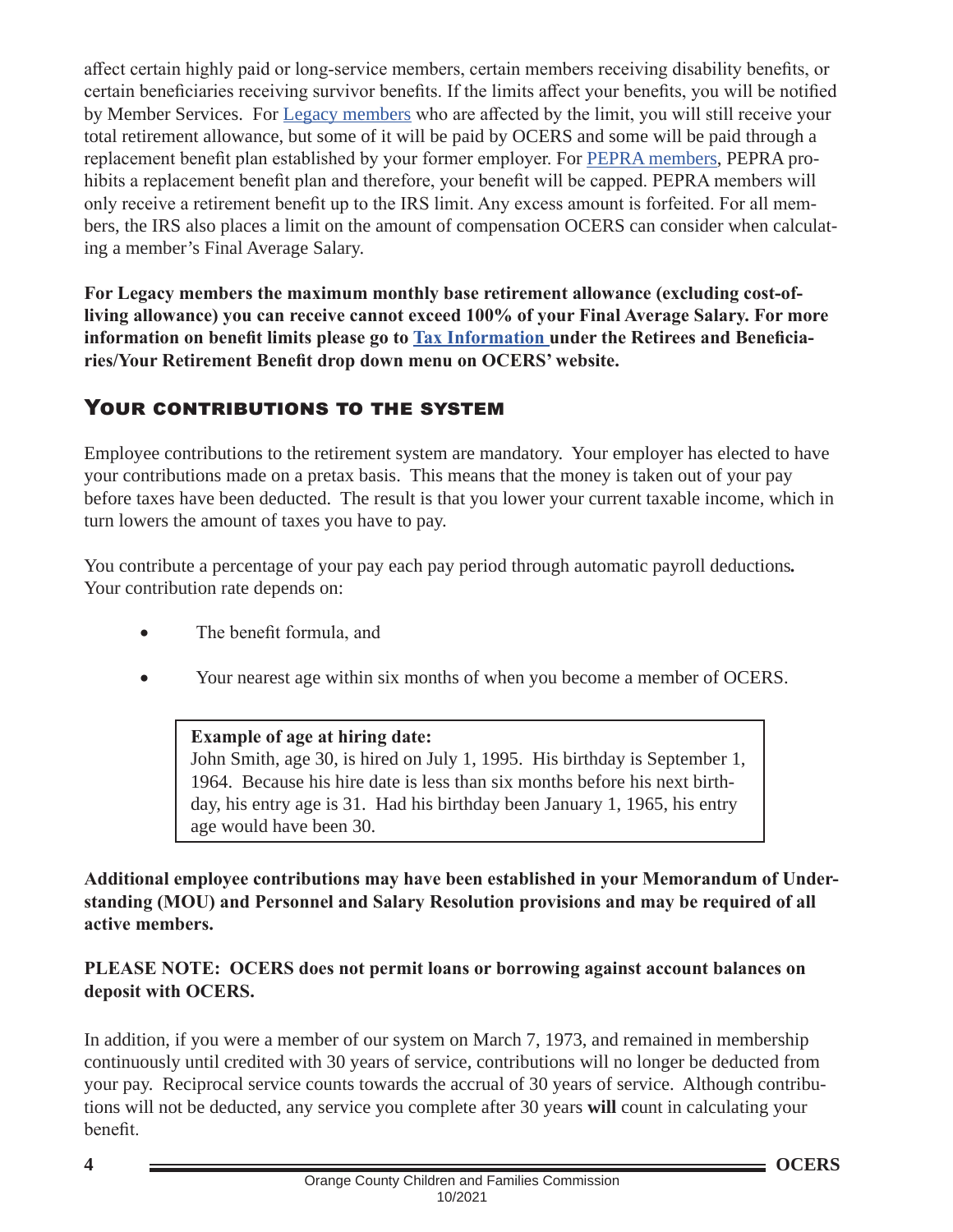PEPRA plan U is subject to an annual compensation limit for calculating retirement benefits under Section 7522.10 of the California Public Employees' Pension Reform Act of 2013 (PEPRA). The compensation limit is adjusted annually, based on the changes to the Consumer Price Index for All Urban Consumers: U.S. City Average.

All other plans are subject to an annual compensation limit for calculating benefits under Section 401(a)(17) of the Internal Revenue Code. If you became a member of OCERS on or after January 1, 1990 this compensation limit applies to you.

In the event a member's annual earnings reach the maximum amount permitted in that calendar year, OCERS will request that the employer discontinue deducting retirement contributions from that individual member's pay for the remainder of the calendar year. Deductions for OCERS contributions will resume the following January. You can find Compensation and Benefit Limits [HERE.](https://www.ocers.org/post/compensation-and-benefit-limits)

#### **CONTRIBUTION RATES**

To see your current contribution rate, navigate to Employers & Partners/Find Your Employer on OCERS' website and select the Orange County Children and Families Commission in the drop down list.

Public employees hired before January 1, 2013:

| <b>Legacy Plans</b> | <b>Benefit Formula per Year of Service</b>                                   |
|---------------------|------------------------------------------------------------------------------|
|                     | 2% at 57 hired before September 21, 1979.                                    |
| B                   | 1.67% at $57\frac{1}{2}$ hired from September 21, 1979 to December 22, 2005. |
| л.                  | 2.7% at 55 prospective service on or after December 23, 2005.                |
|                     | 2.7% at 55 prospective service on or after December 23, 2005.                |

New public employees hired on or after January 1, 2013:

| <b>PEPRA Plan</b> | <b>Benefit Formula per Year of Service</b> |
|-------------------|--------------------------------------------|
|                   | 2.5% at 67                                 |

#### Employer contributions to the System

In addition to your contributions, your employer also makes a mandatory contribution each payroll period to the Retirement System. The combination of member and employer contributions and investment earnings pays for the benefits you receive from the Retirement System.

**Employer contributions do not accrue directly to your account and will not be paid to you if you terminate employment and withdraw your funds from OCERS.**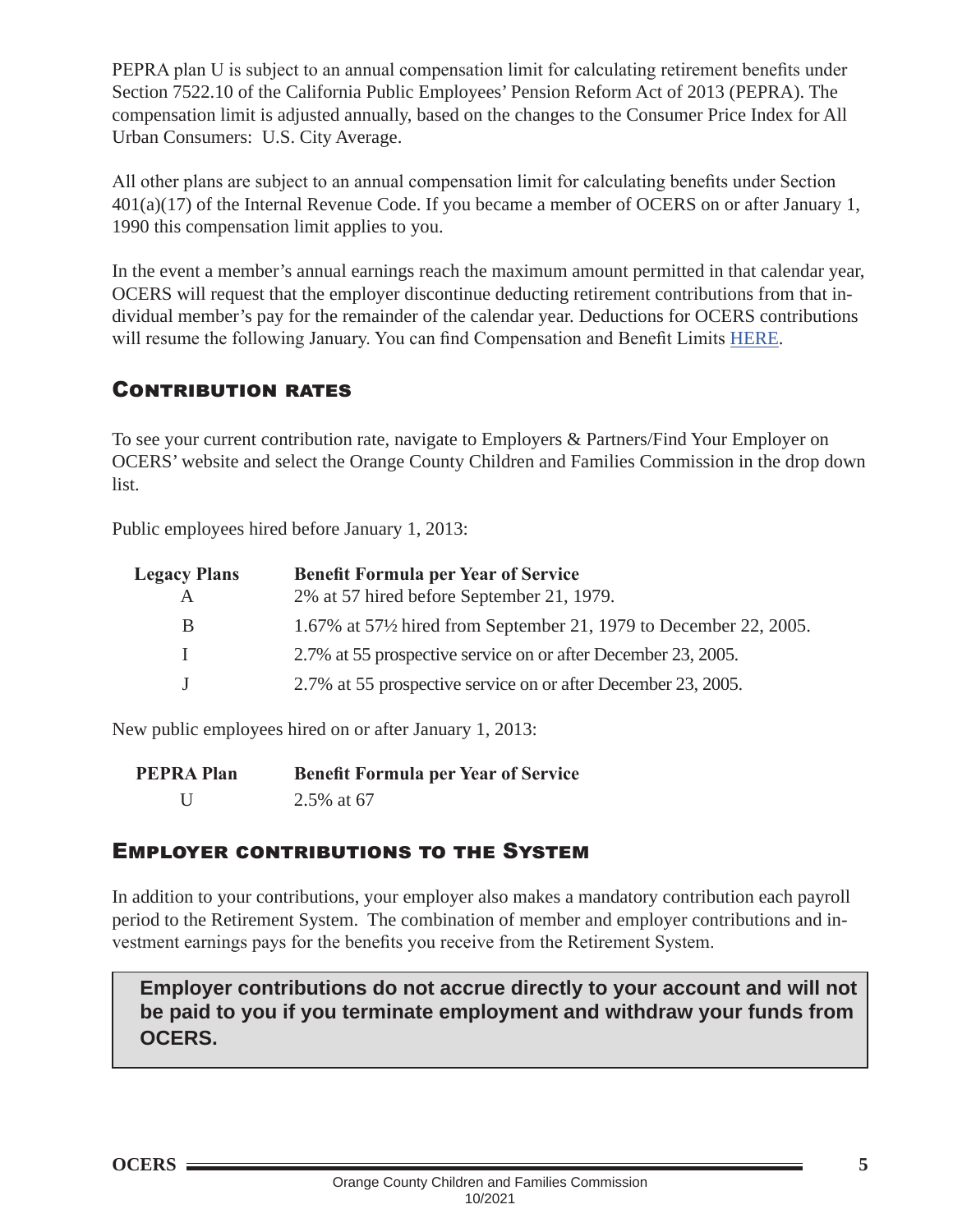#### How your account earns interest

Interest is credited to your account on June 30 and December 31 of each year. The interest is earned based on your contribution balance of the previous six months. The rate of interest is determined by the Retirement Board and is currently 2.5 percent per interest posting period.

#### Fund investments

All contributions, both yours and your employer's, are deposited in the retirement fund. Investments of these contributions are made in conformance with the California Constitution, state law, and Board of Retirement policy.

**Members do not have access to their account balance of contributions and interest until separation from employment. At that time, members have the option of withdrawing their monies, deferring retirement or retiring if eligible.** 

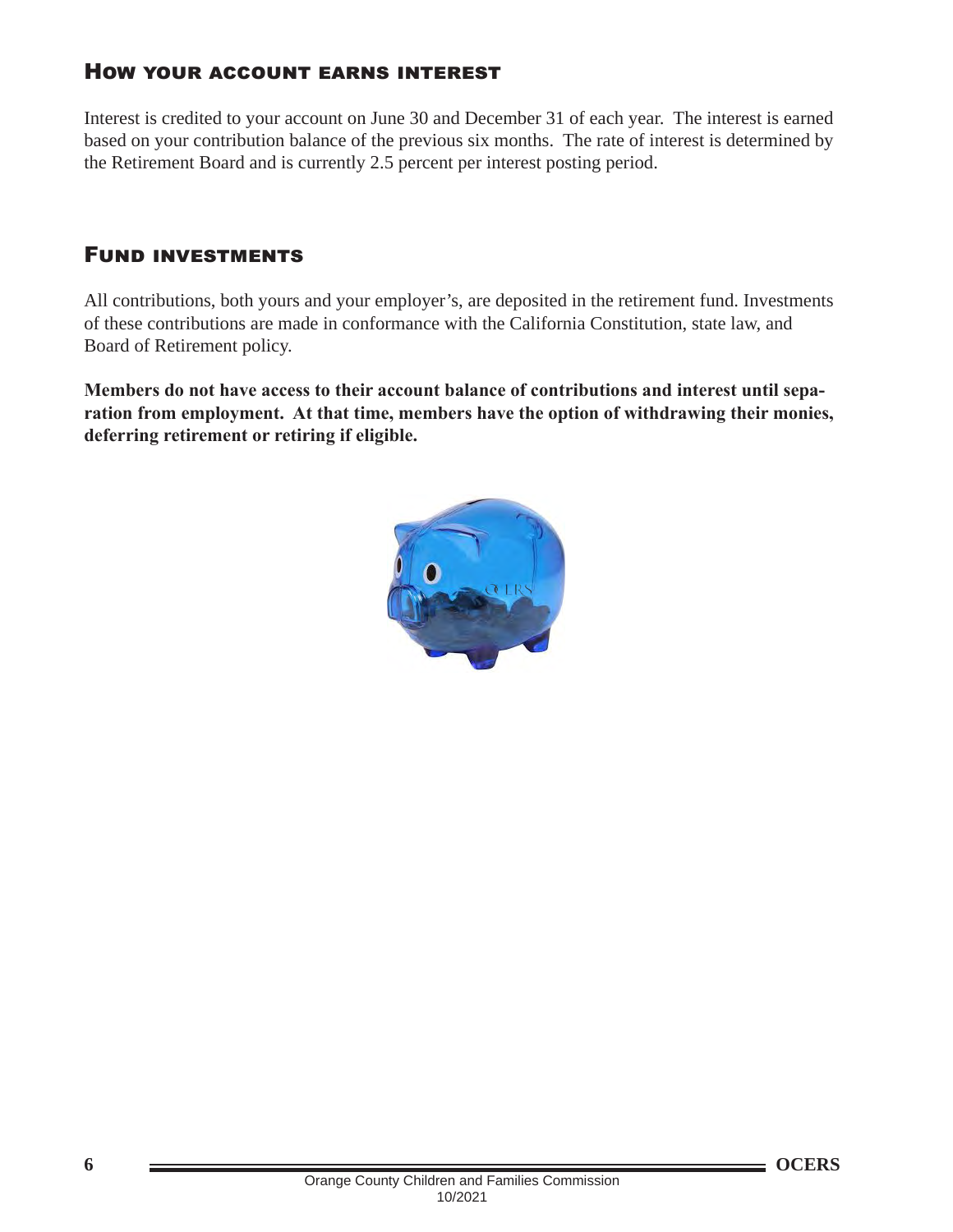## **Service**

## Earning Service Credit

Service Credit is earned based on your hours worked as an OCERS member, which are then converted to years.

**In general, "service" means uninterrupted employment. However, the following are not considered breaks in the continuity of your service:**

- A temporary layoff because of illness followed by reinstatement or re-employment within one year.
- A temporary layoff for purposes of economy, suspension, or dismissal followed by reinstatement or re-employment within one year.
- A leave of absence followed by re-employment within one year.
- A resignation to enter military service followed by re-employment within six months after honorable termination of such military service. Upon the member's return to active employment OCERS will collect contributions that should have been made during the period of absence during military service.
- A resignation of a member who has elected Deferred Retirement followed by re-employment before the withdrawal of any accumulated contributions.
- The redeposit of accumulated contributions upon re-entrance into service.

#### How to purchase Service Credit

OCERS permits you to purchase Service Credit for certain periods. If you wish to purchase Service Credit, contact Member Services and ask for the form "Request to Purchase Service Credit," download the form at OCERS' website or go to the member portal, myOCERS, and fill out and submit electronically. The following periods may be purchased provided the service meets the necessary requirements:

- Service with the County or other participating OCERS employers prior to membership during which time you were not eligible to be a member (Extra Help).
- Leave of absence due to illness occurring on or after January 1, 1978, limited to 12 consecutive months for each occurrence, if you return to service after your leave.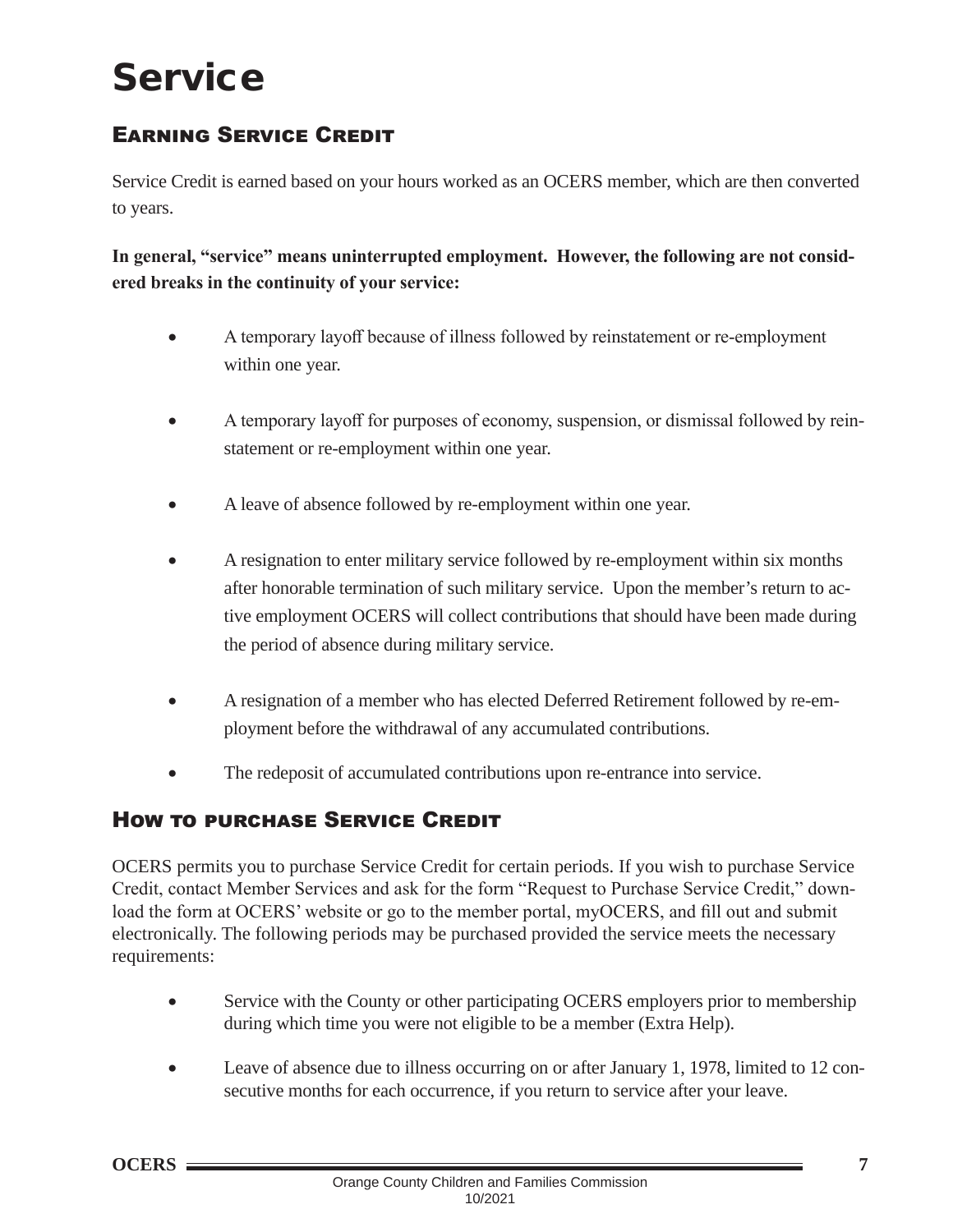Public Service, which is other eligible public service with the State of California, a county or city located in California or any district located wholly or partially within Orange County. To qualify, you cannot be entitled to receive a pension or retirement benefit due to your prior public service. In the case of Public Service purchase, you may purchase a portion or all of the service credit. Please be aware though, Public Service time does not count toward meeting the *minimum* qualifications for service retirement, deferred retirement, disability retirement or survivor benefits.

#### How to redeposit withdrawn contributions from OCERS

If you wish to redeposit withdrawn OCERS contributions, contact Member Services and request a "Request to Purchase Service Credit" form or download the form at OCERS' website.

If you are rehired by an employer participating in OCERS and have withdrawn your contributions and interest, keep the following in mind:

- If you had been temporarily laid off and are reinstated to employment within 90 days and you repay your contributions plus interest within 180 days of reinstatement, your years of Service Credit are restored and original entrance age will be reinstated as if there was no break in service.
- If you are unable to redeposit your contributions as described above, you will still be permitted to repay your contributions plus interest at any time while a member of OCERS and prior to filing an application for retirement to have your years of Service Credit reinstated.
- You can repay your contributions by redepositing the total amount withdrawn plus the interest your account would have earned during the period that you were not a member. Interest will continue to be charged on the unpaid balance until your total balance is fully repaid.

**Please note, with the exception of the first bullet above, for purposes of calculating your contribution rate, your age will be based on your age at re-entry into employment.**

#### Payment Options for purchasing Service Credit or redepositing withdrawn OCERS contributions

There are four options to choose from to purchase Service Credit/Redeposit Withdrawn OCERS service:

*Lump Sum Payment – you may submit a personal check payable to OCERS. This is an* after-tax payment.

*Installment Payments –* you can make payments directly to OCERS by submitting personal checks. These are also after-tax payments and interest will apply.

*Payroll Deductions* – you can authorize payroll deductions to pay the total amount due. Any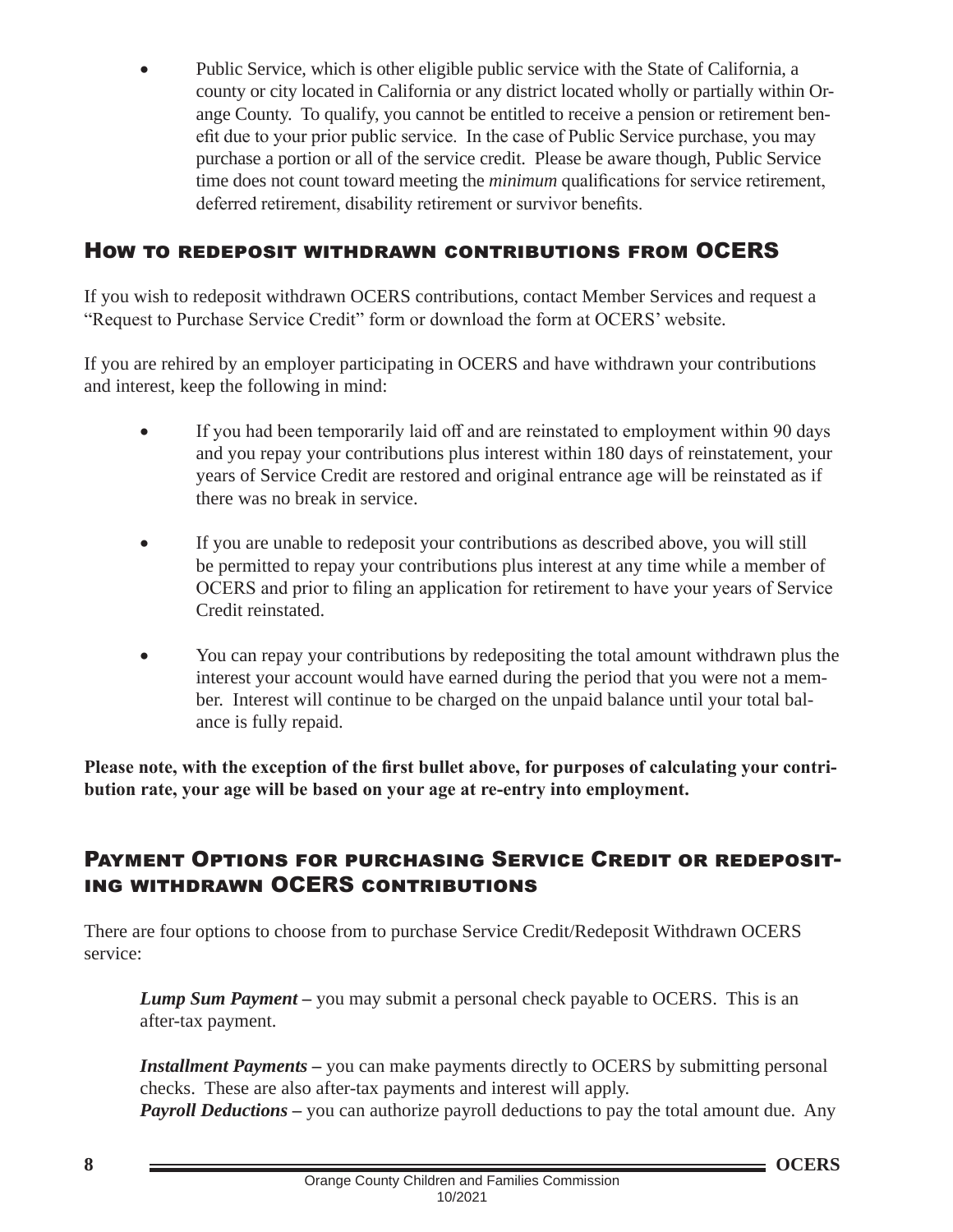<span id="page-11-0"></span>payroll deductions you make are considered pre-tax. If you select this option, it is irrevocable. You cannot change the amount of your payroll deduction until you complete the redeposit/purchase or terminate your employment. Interest will also apply.

*Rollover from a tax qualified plan –* you may be able to use qualified IRA or deferred compensation monies. This will be pre-tax money.

**Your Service Credit will be added to your retirement account only after the total amount due has been paid.** 

Purchases of service or redeposits do NOT affect any other employer benefit or employment **status.**

#### Reciprocal benefits

Reciprocal benefits are designed to allow employees who transfer between retirement systems to preserve and enhance their total retirement benefits. Upon retirement from all reciprocal retirement systems, the benefits are coordinated between OCERS and the other systems.

Reciprocity is established for members who terminate employment with an OCERS covered employer, leave their funds on deposit with OCERS, and enter a reciprocal retirement system within 180 days. Reciprocity is also established for members who terminate from an employer covered by a reciprocal agency, leave their funds on deposit with that reciprocal agency, and enter OCERS membership within 180 days.

#### **Please note, if you have funds on deposit in a reciprocal system after terminating from employment covered by such system, and you become an OCERS member within 180 days of termination, reciprocity has automatically been established.**

Once reciprocity is established and has been verified, the following applies:

- A member, who leaves his or her funds on deposit with OCERS and transfers to a reciprocal system, cannot withdraw his or her funds while still a member of the reciprocal system.
- The member's entry age, which affects the contribution rate, will be based upon the age at entry into the first system.
- Service under all reciprocal retirement systems will count toward eligibility for retirement or survivor benefits.
- Upon concurrent retirement from all reciprocal systems, the member will have the ability to use salary figures from any of these systems to calculate their Final Average Salary in OCERS.
- The member may be subject to restrictions on the amount of disability retirement benefits from OCERS, if applicable.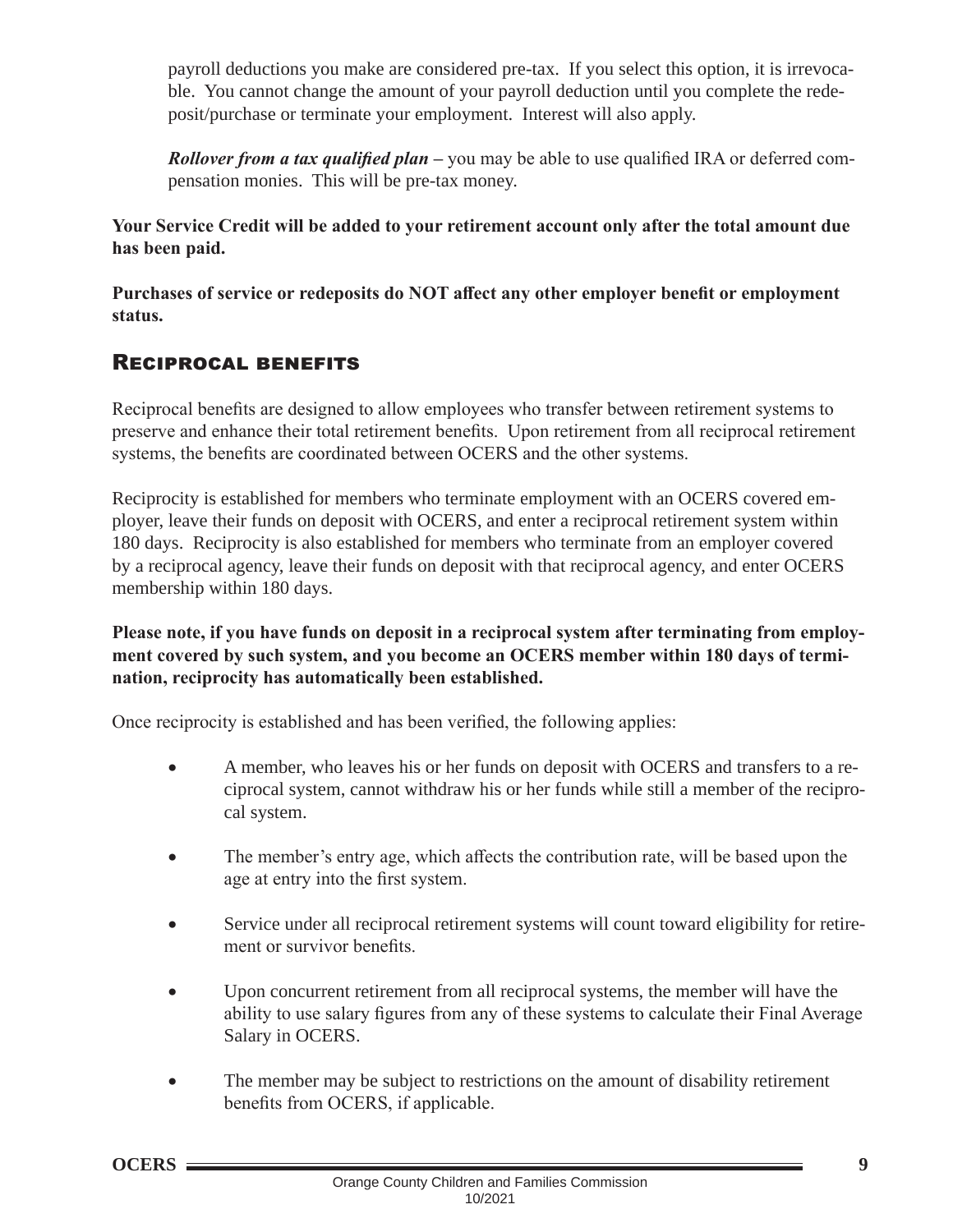**Please be aware that the reciprocal system you transfer to or from may have different requirements for qualification and payment of benefits than OCERS. You should become familiar with the benefits of any reciprocal agency you enter.**

**And please be aware that reciprocal members or members receiving monthly retirement or disability benefits from a reciprocal system or other public entity who are granted a disability retirement from OCERS may be subject to an offset of their retirement allowance.**

**Systems having reciprocity with OCERS:**

| Alameda      | San Bernardino    |
|--------------|-------------------|
| Contra Costa | San Diego         |
| Fresno       | San Joaquin       |
| Imperial     | San Mateo         |
| Kern         | Santa Barbara     |
| Los Angeles  | Sonoma            |
| Marin        | <b>Stanislaus</b> |
| Mendocino    | Tulare            |
| Merced       | Ventura           |
| Sacramento   |                   |
|              |                   |

California Public Employees' Retirement System (CalPERS) and most agencies that have established reciprocity with CalPERS

California State Teachers' Retirement System (CalSTRS) California State Teachers' Retirement System Defined Benefit Plan

Judges Retirement System (JRS I and JRS II)

For additional information, get OCERS' "Reciprocity: A Guide for Reciprocal Benefits" brochure online or at OCERS' office. For more information on any of the Reciprocal Systems, visit OCERS' website at: **[ocers.org](https://www.ocers.org)**.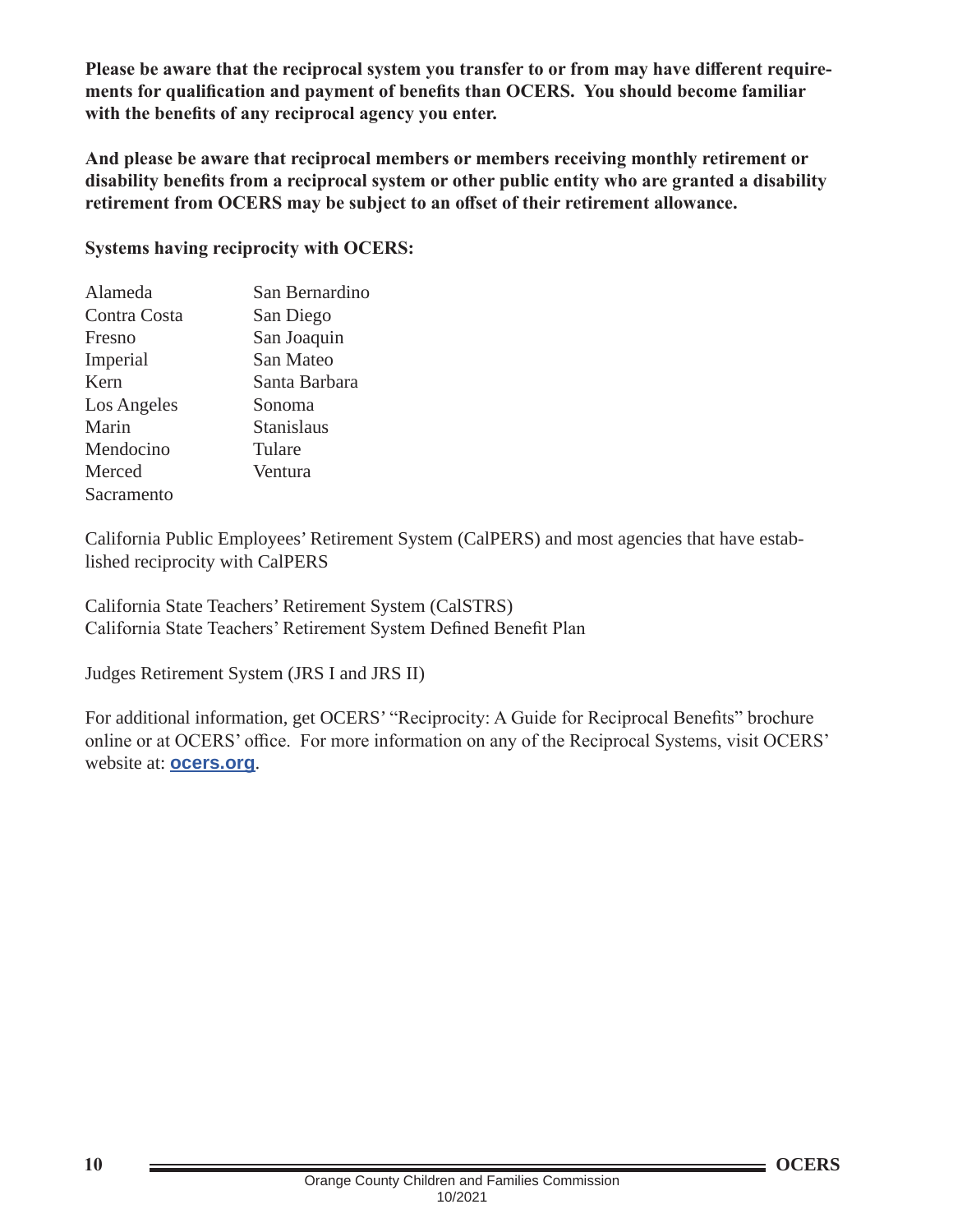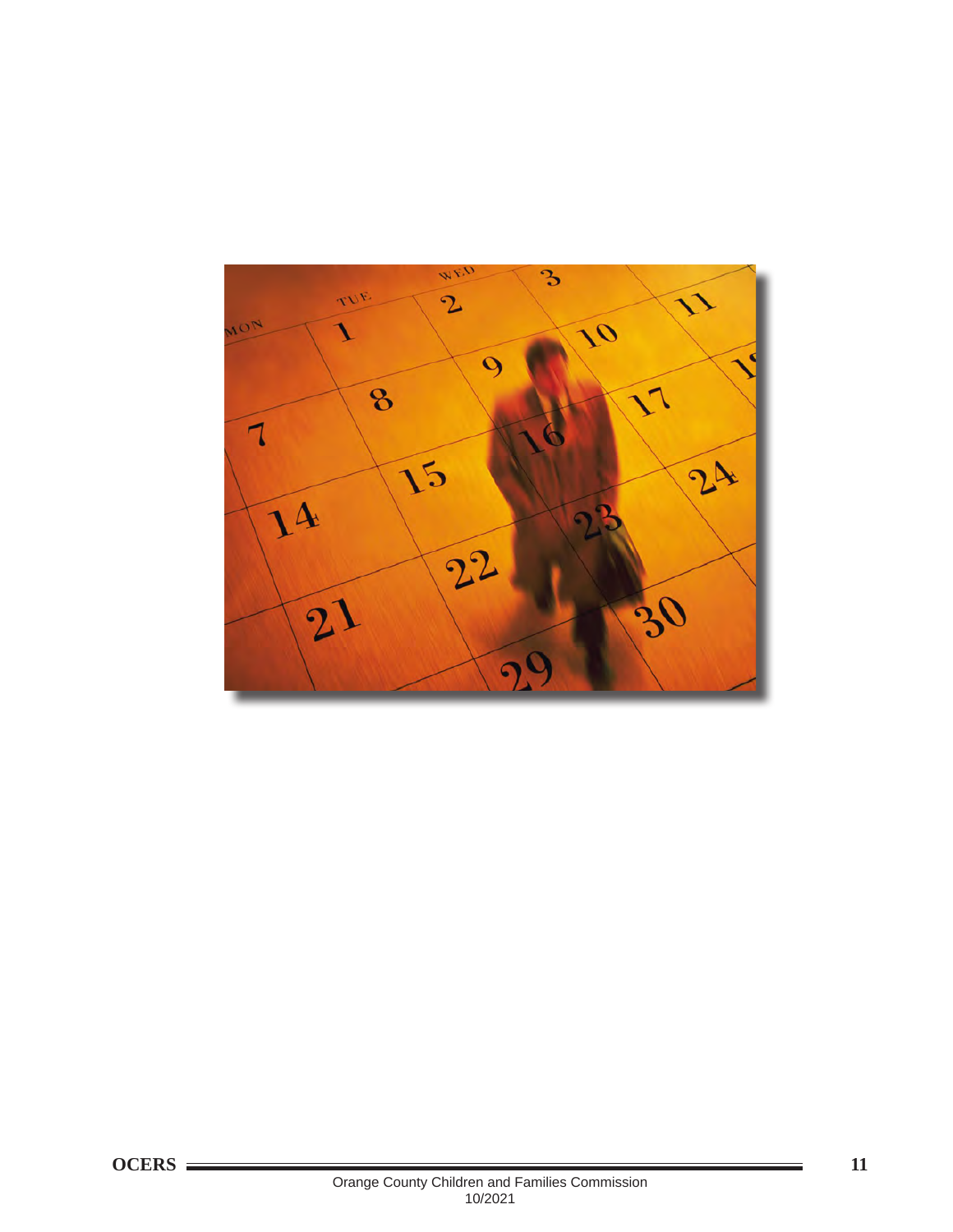## Termination from OCERS covered employment

If you terminate employment in a job covered by OCERS you may still be eligible for benefits from OCERS. You may leave your member contributions on deposit with the System and then you may become eligible to elect a retirement benefit from OCERS. This is called a "Deferred Retirement Allowance." If you leave your money on deposit your account continues to earn interest.

## Deferred Retirement

To qualify for a Deferred Retirement Allowance, you must leave your money on deposit when you terminate employment.

You need to inform us when you change your address, name, or want to name a new beneficiary.

#### Eligibility for a Deferred Retirement Allowance for plans A, B, I, and J

If you had five years of service or more when you deferred, or you have sufficient reciprocal service, you will be eligible to begin receiving your Deferred Retirement Allowance when you are:

• Age 50 or over and would have had 10 or more years of service had you remained a full-time employee,

OR

• Any age and would have had 30 or more years of service had you remained a full-time employee,

#### OR

• A part-time employee age 55 or older and would have had 5 years or more of Service Credit and at least 10 years of active employment covered by OCERS,

#### OR

Age 70 or over, regardless of your years of service.

Reciprocal service may be used to meet these requirements. Please refer to "Reciprocal Benefits" on [page nine](#page-11-0) for more information.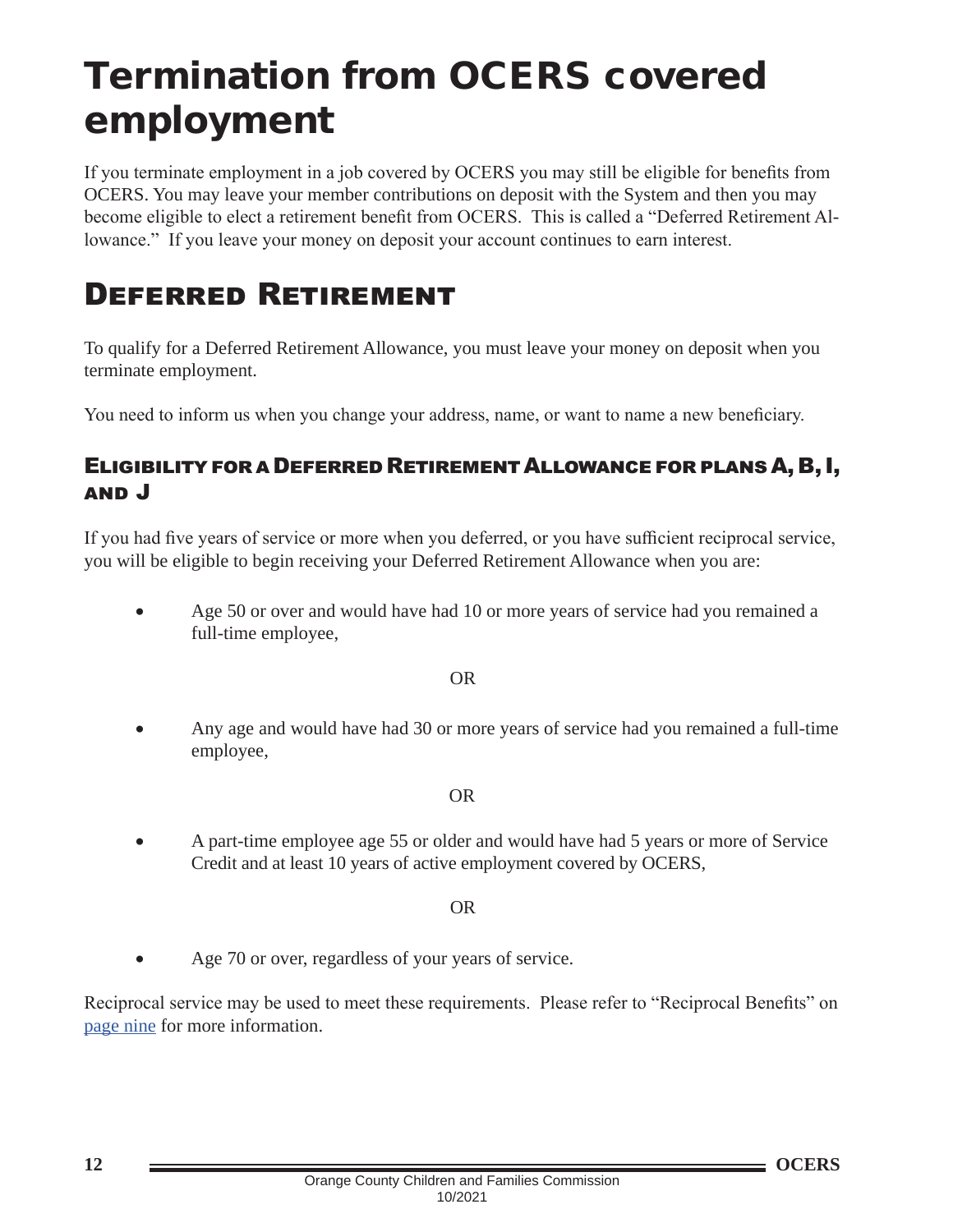## Eligibility for a Deferred Retirement Allowance for Plan U

If you had five years of service or more when you deferred, including reciprocal service, you will be eligible to begin receiving your Deferred Retirement Allowance when you are age 52 or over.

**Please note:** For all plans, if you had less than five years of service when you deferred and you don't have sufficient reciprocal service, you can either wait until age 70 to receive a deferred retirement or receive a lump sum payment consisting of your accumulated member contributions and interest.

#### How your Deferred Retirement Allowance is calculated

The monthly allowance you will receive is based on four items:

- Benefit formula
- Years of Service Credit at termination
- Final Average Salary
- A factor based on your age at retirement

Visit **[ocers.org](https://www.ocers.org)** and use our online Benefits Calculator to get a fast estimate of your retirement allowance based on your benefit formula, Years of Service Credit, Final Average Salary, and Age Factor.

**Payments under a Deferred Retirement Allowance are not automatic, nor will you be guaranteed negotiated benefit enhancements. You must apply for benefits before monthly payments can begin.**

#### Minimum distributions

If you are a deferred member of OCERS, you are not an active member of a reciprocal retirement system, and you have not applied for a deferred retirement allowance by the age of 72, OCERS is required to process your retirement. OCERS will contact you by letter at the time you turn 71½ and remind you that you need to apply for a retirement benefit. If you fail to do so by the time you reach age 72, OCERS is required to process your retirement as if you had chosen our Unmodified Option and begin paying you a retirement allowance.

#### WITHDRAWAL OF CONTRIBUTIONS

In lieu of a deferred allowance, you may withdraw your member contributions with interest anytime after your termination. **However, if you withdraw your contributions, you will no longer be eligible for any benefits from the System** (including any disability benefits you might have been eligible to receive due to an illness or injury that occurred while you were employed under a position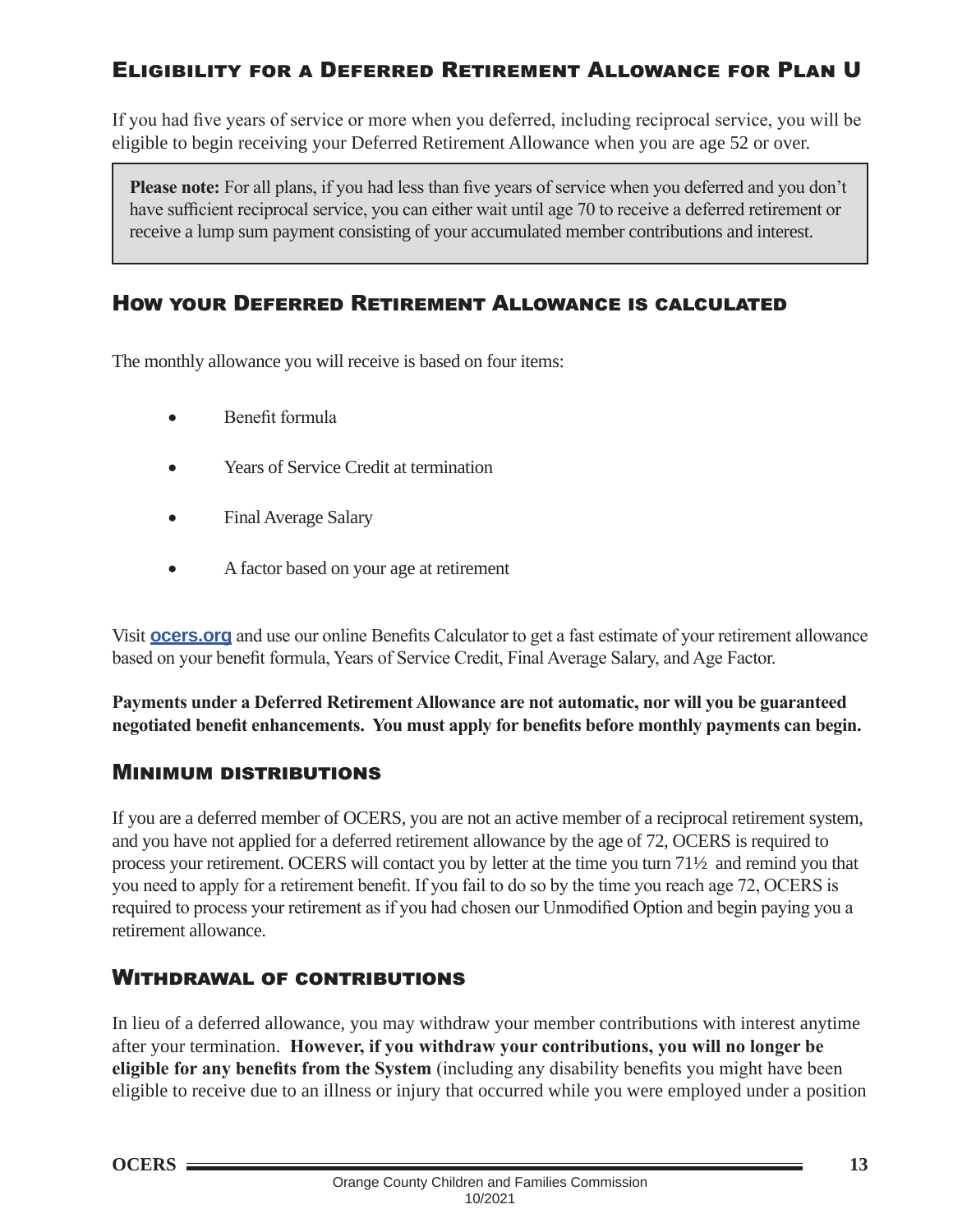covered by OCERS). You need to be aware that any contributions you withdraw from the System may be subject to state and federal income taxes, as well as to excise taxes for early withdrawal, unless you roll over your distribution into another qualified plan or an Individual Retirement Account (IRA). Please see the sections *"Early Distributions"* and *"Rollovers"* for more information.

To apply for a withdrawal, please contact Member Services and ask for the form, "Member/Beneficiary Request to Withdraw Contributions/Elect Rollover." You can also download the form at **[ocers.org](https://www.ocers.org)**.

### **IMPORTANT TAX CONSEQUENCES OF A DISTRIBUTION**

When considering any of the three distributions discussed below, OCERS strongly encourages you to seek qualified tax and/or legal advice. OCERS cannot provide you with such advice.

### Early distributions

If you receive a lump sum distribution of your pre-tax member contribution account from the System before the minimum age for federal and state requirements, and you do not roll it over into another qualified plan or an Individual Retirement Account (IRA) you will be required to pay income taxes on the taxable portion of your lump sum distribution from OCERS. Additionally, you may have to pay excise tax penalties.

## Rollovers

You may defer the taxes if you "roll over" the taxable portion of your lump sum distribution. The taxable portion includes member contributions that were contributed on a pre-tax basis and all accrued interest.

**A check will be mailed to you, but will be made payable to another employer's qualified retirement plan or to an IRA. Because the payment is not payable to you, no federal or state tax withholding requirements should apply to your distribution.**

## Partial Rollover

You may elect a combination of a partial withdrawal and a partial rollover. That is, you can withdraw a portion of your contributions (which are presently subject to federal and state income taxes and applicable excise penalties if you receive an early distribution) and direct transfer and/or roll over the remainder of the untaxed funds.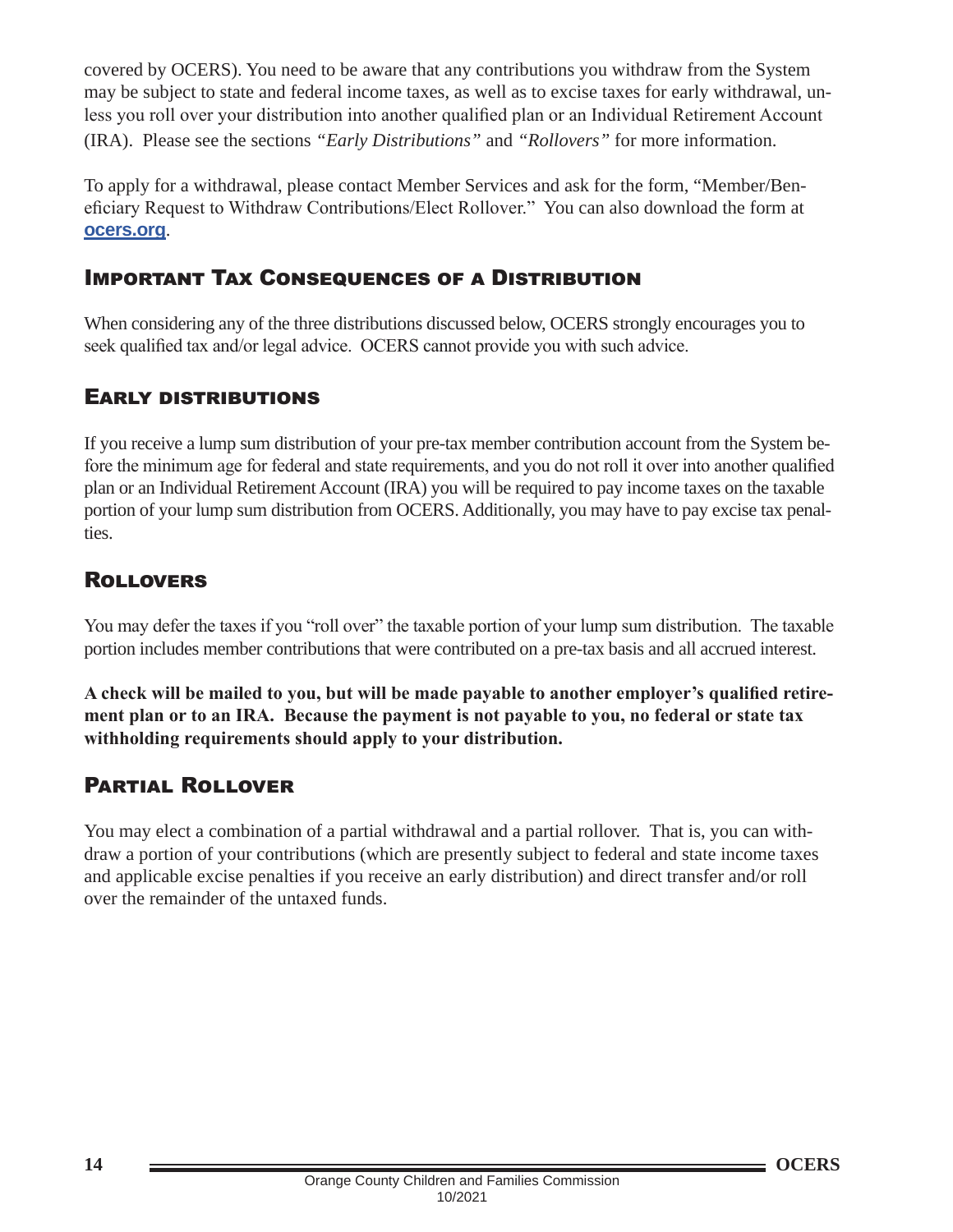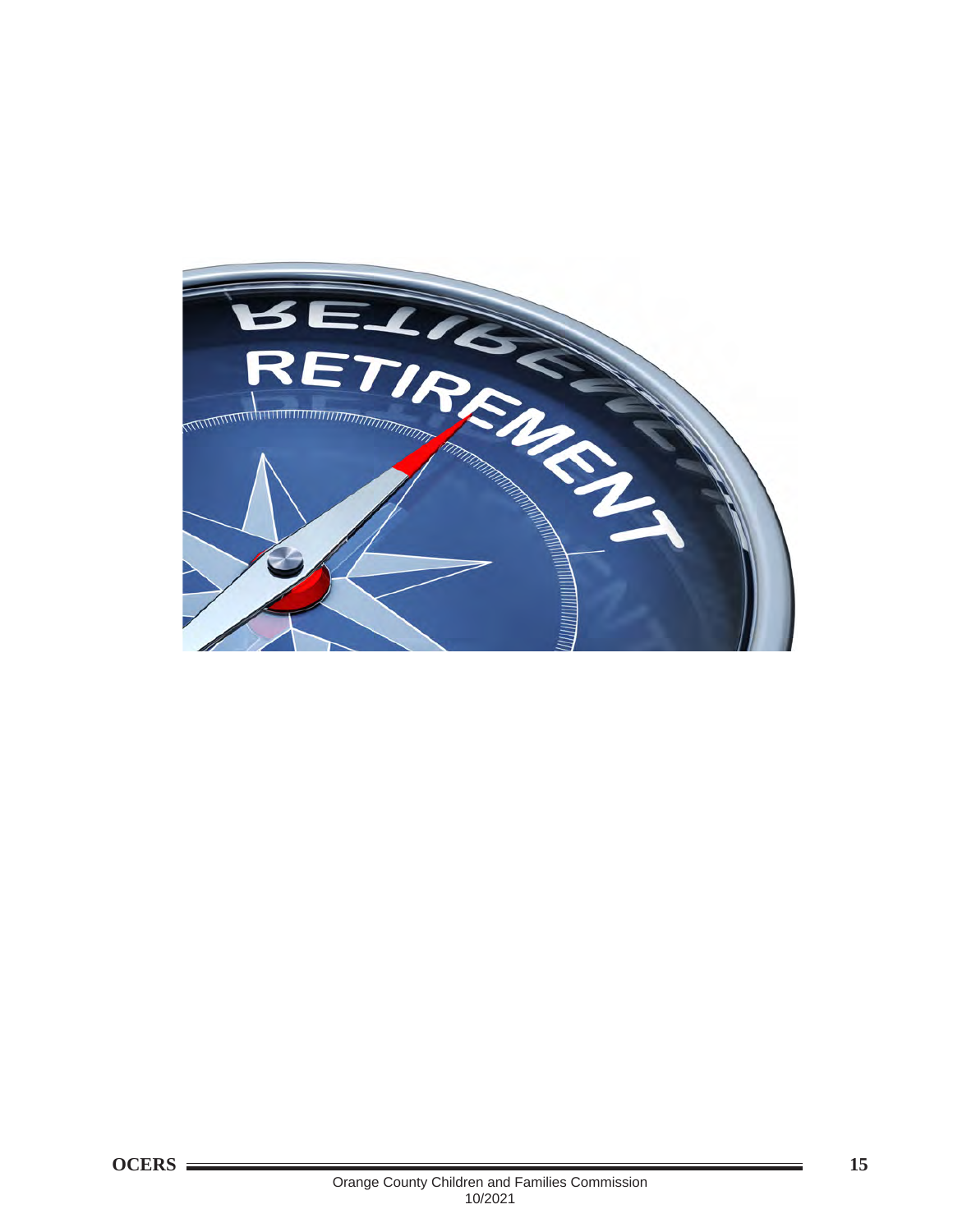## When you are ready to retire.....

Prior to retirement, gather your birth certificate, your spouse's/Qualified Domestic Partner's birth certificate, marriage certificate/domestic partner registration and bring to OCERS. The original or original certified copies will be photocopied and returned to you while you wait.

• If you do not have a copy of your birth certificate, one of the following may be acceptable, depending on your situation:

> Valid Passport Naturalization and/or Immigration documents Census Bureau Registration of Birth Hospital birth record or certificate Physician or Midwife birth record DD214 (Military Discharge)

• If you are married or registered as a Qualified Domestic Partner, you must also supply your spouse's/Qualified Domestic Partner's Social Security number.

#### **Failure to provide the required documents in a timely manner will delay payment of your benefits.**

You may apply for your allowance by logging into myOCERS, your online member account.

#### **You cannot file the forms any earlier than 60 days before your retirement date. The application is void if filed more than 60 days in advance.**

Your Service Retirement will become effective following the last day for which you were compensated or the date of receipt of your completed application, whichever comes later.

#### **For Example:**

If your last day of compensation is May 31 then the effective date of retirement will be June 1 assuming you filed an application on June 1 or before.

Your monthly retirement allowance will be electronically transferred to the financial institution of your choice on the first business day of each month.

**Please note: It may be approximately 6-8 weeks before you receive your first retirement payment. Member Services must wait for your employer to process all the necessary bi-weekly payroll and salary information.**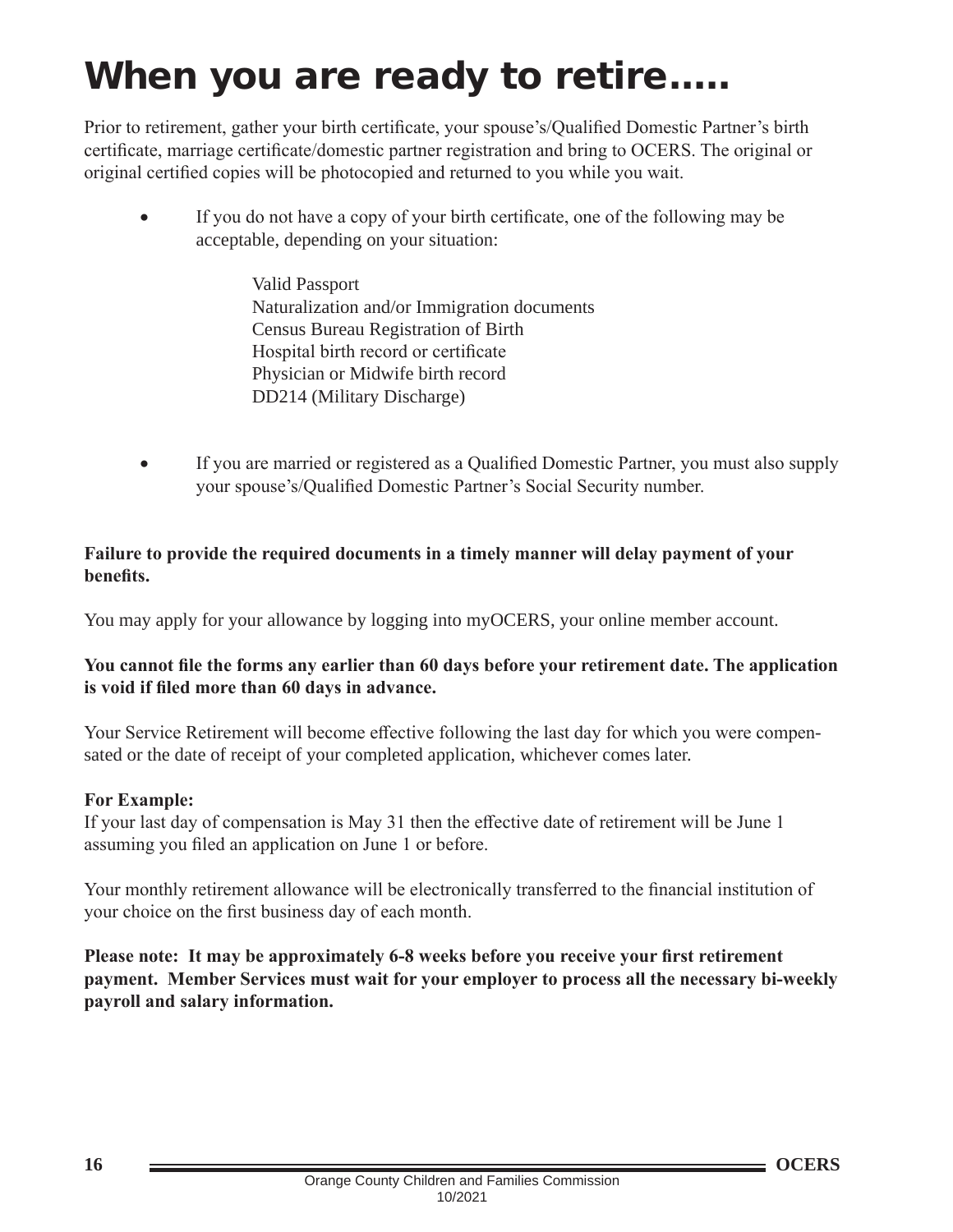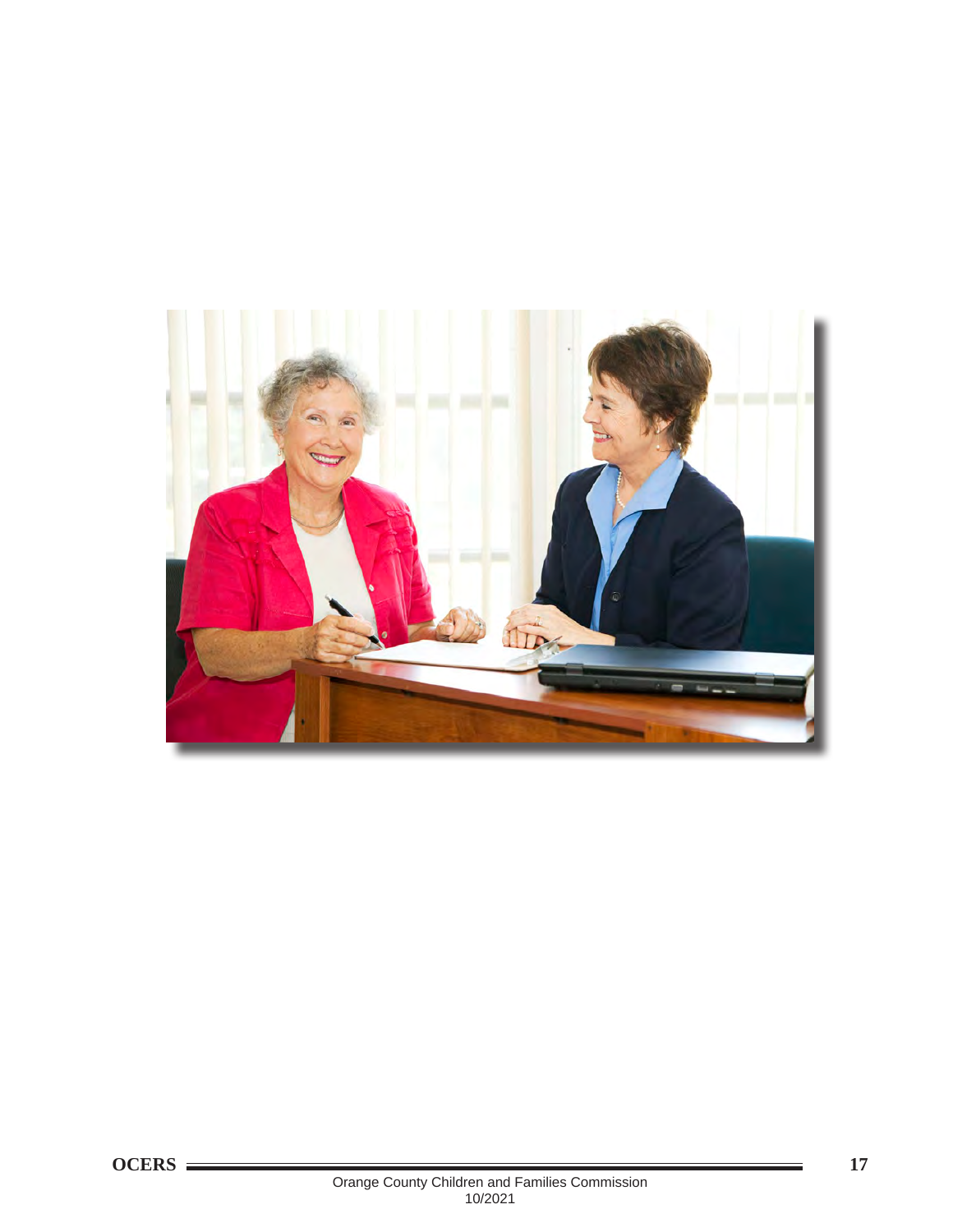## <span id="page-20-0"></span>Retirement benefits

Your service retirement benefits are based on your benefit formula, years of service, age at retirement and Final Average Salary.

## SERVICE RETIREMENT ELIGIBILITY FOR PLANS A, B, I AND J

As an active member, you are eligible for a Service Retirement Allowance when you meet the minimum age and Service Credit requirements listed below.

- Any part-time or full-time member age 50 or over with 10 or more years of service.
- Any member at any age with 30 or more years of service.
- A part-time employee age 55 or older with 5 years of Service Credit and at least 10 years of active employment with an employer covered by OCERS.
- Age 70 or over, regardless of your years of service.

## Service Retirement eligibility for Plan U

As an active member, you are eligible for a Service Retirement Allowance when you meet the minimum age and Service Credit requirements listed below.

- Any member age 52 or over with 5 or more years of service.
- Age 70 or over, regardless of your years of service.

#### The four components of your Service Retirement Allowance

The amount of your monthly Service Retirement Allowance is computed based on these four components:

- Benefit formula
- Years of Service Credit
- Final Average Salary
- A factor based on your age at retirement

**The maximum monthly base retirement allowance (excluding cost-of-living adjustments) you can receive cannot exceed 100% of your Final Average Salary.**

**For a quick and easy calculation, visit [ocers.org](https://www.ocers.org) and click on the [Benefits Calculator](https://www.ocers.org/benefits-calculator).**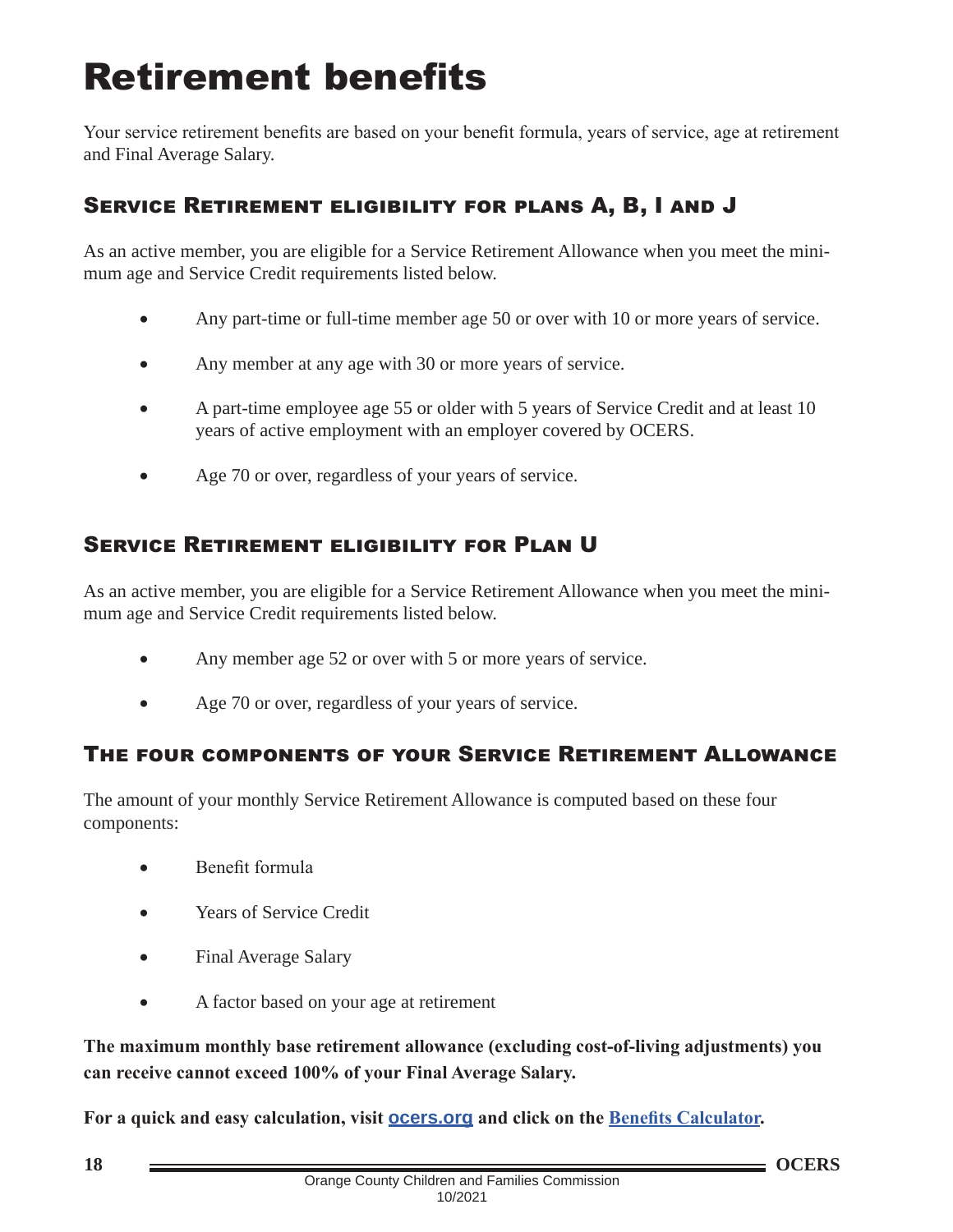**For a personalized estimate, log onto [myOCERS](https://mss.ocers.org/), your online member account.**

## How your Final Average Salary (FAS) is calculated for legacy plans A, B, I and J

Your Final Average Salary (FAS) includes your base pay and may also include compensation for bonuses, shift differential, uniform allowance, automobile allowance and bilingual pay. Additional items may apply; for more information on these additional items, please refer to the "Compensation Earnable for General Members" brochure at **[ocers.org](https://www.ocers.org).**

## Plans A and I

Your Final Average Salary is calculated by taking the sum of your highest consecutive 12 months of compensation earnable and dividing it by 12.

## Plans B and J

Your Final Average Salary is calculated by taking the sum of your highest consecutive 36 months of compensation earnable and dividing it by 36.

## How your Final Average Salary (FAS) is calculated for PEPRA plan U members

Your Final Average Salary (FAS) consists of a 3 year average of your [Pensionable Compensation](#page-41-0) and includes your base pay and regularly recurring pay items for special skills or shifts. The highest consecutive 36 months of pensionable compensation is used to determine your Final Average Salary, regardless of when it was earned.

## Age factor

Your monthly Service Retirement Allowance will be calculated using a factor based on your age at retirement.

#### YOUR RETIREMENT PAYMENT OPTIONS

There are several important factors to consider before selecting your retirement option:

- The Unmodified Option provides you with the maximum Service Retirement Allowance available to you. If you select options 1-4, then you will receive a reduced lifetime monthly allowance. The Unmodified Option has certain restrictions regarding the payment of a survivor's allowance upon your death.
- With options 2, 3 and 4, you cannot change your designated beneficiary after you have started receiving your monthly Retirement Allowance.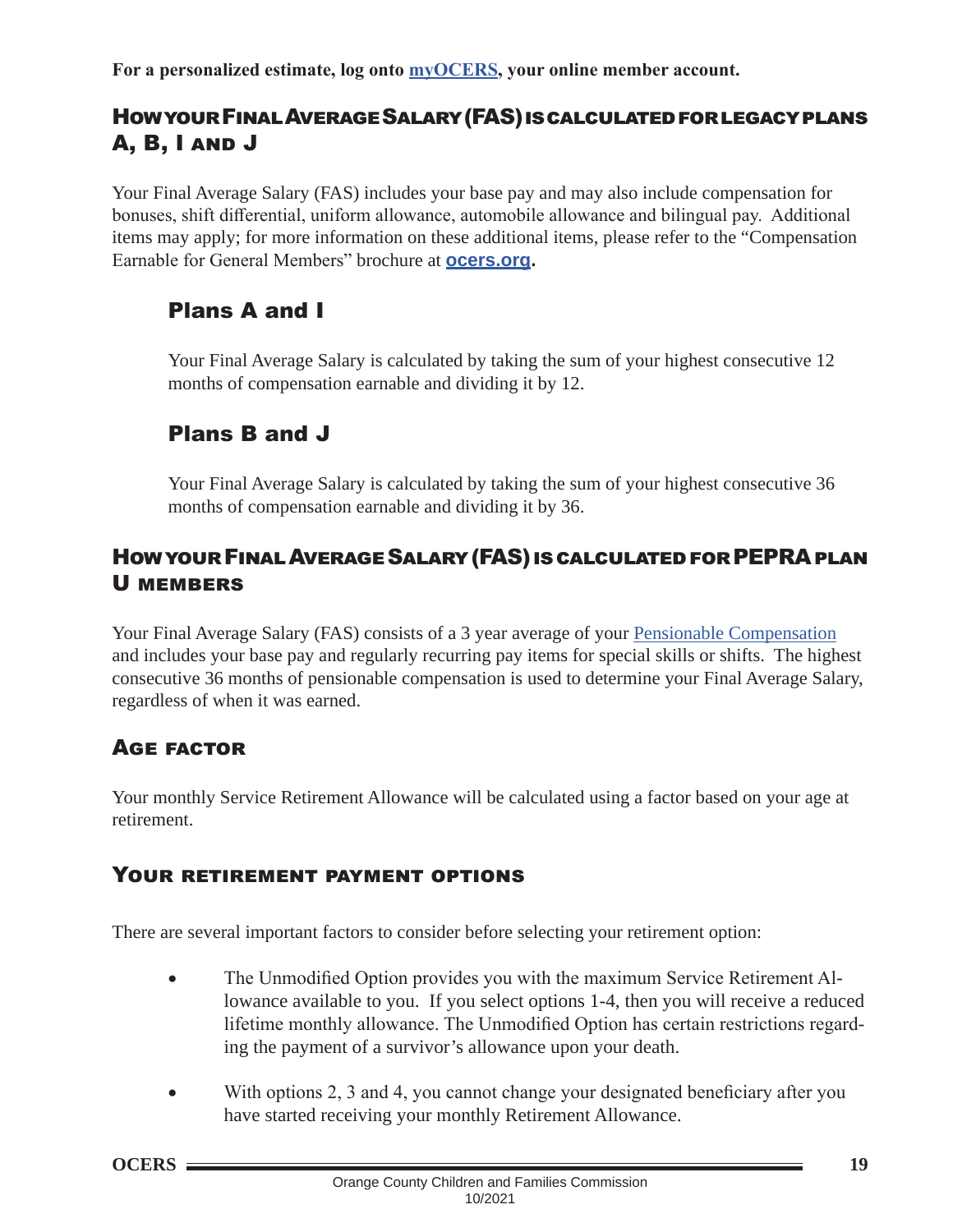- <span id="page-22-0"></span>• In addition, because of community property laws in the State of California, your spouse, ex-spouse, your Qualified Domestic Partner or Ex-Qualified Domestic Partner may have certain rights that supersede those of other designated beneficiaries.
- Benefit payment options are irrevocable after receipt of your first retirement payment.

#### *Note: Each option provides you with a monthly lifetime benefit.*

## The Unmodified Option

This option provides you with the maximum Retirement Allowance available to you. It also provides for a continuation of 60 percent of your allowance to your Eligible Spouse, Qualified Domestic Partner or Eligible Child upon your death. This continuance is restricted to your Eligible Spouse, Qualified Domestic Partner or Eligible Child only, and cannot be paid to a trust.

- There are two ways for your spouse or Qualified Domestic Partner to qualify for a continuance under the Unmodified Option:
	- 1. Your spouse or registered domestic partner is considered an Eligible Spouse or Qualified Domestic Partner if you have been married or registered as a Qualified Domestic Partner at least one year prior to your date of retirement and you remain continuously married to that spouse or registered to that domestic partner up to the time of your death. If you divorce that spouse or domestic partner after retirement and later remarry that same spouse or reregister with that same domestic partner, he or she would not qualify as an Eligible Spouse or Qualified Domestic Partner unless he or she would qualify under number 2 below.

#### OR

2. Your spouse or registered domestic partner is considered an Eligible Spouse or Qualified Domestic Partner if you have been continuously married or registered as a Qualified Domestic Partner at least two years prior to the date of your death and are married to that spouse or registered to that Qualified Domestic Partner at the time of your death, **and** your spouse or Qualified Domestic Partner is at least 55 years old.

If you do not have an Eligible Spouse or Qualified Domestic Partner, the 60 percent continuance may be paid to your Eligible Child upon your death.

• An Eligible Child is an unmarried child under the age of 18, or an unmarried full-time student under the age of 22 (this includes adopted children).

If you do not have an Eligible Spouse, Qualified Domestic Partner or Eligible Child at the time of your death, your designated beneficiary will receive a lump sum refund of any of your remaining member contributions. Under the Unmodified option, you may change your designated beneficiary at any time, but that will not affect the 60 percent continuance payable to an Eligible Spouse, Qualified Domestic Partner or Eligible Child.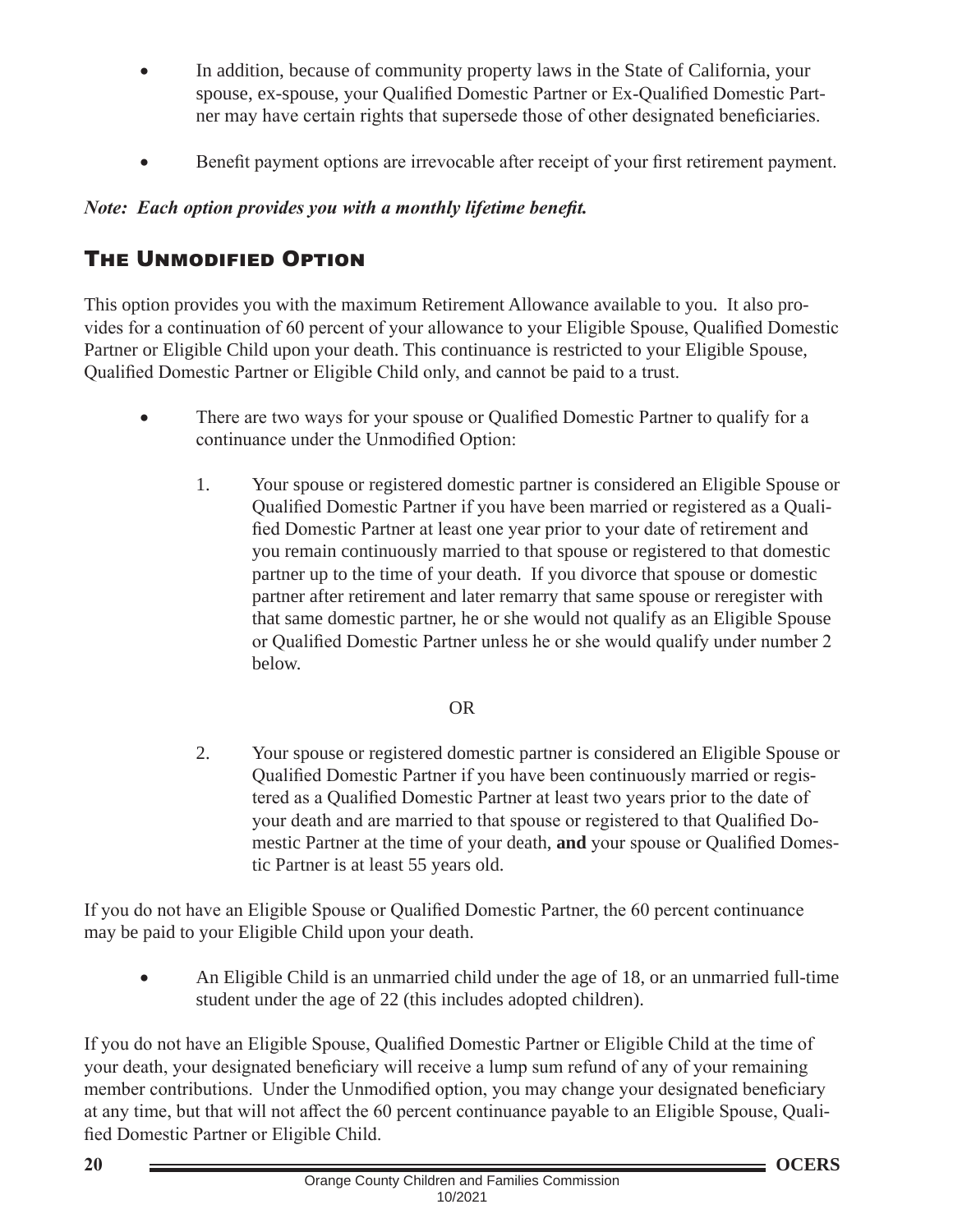### <span id="page-23-0"></span>Other payment options

You may choose one of the following forms of payment in place of the Unmodified Option. These options reduce your Retirement Allowance to provide benefits for your survivors/beneficiary(ies) upon your death. These options may be appropriate for a prospective retiree with a beneficiary who does not qualify for a continuance allowance under the Unmodified Retirement Option, or for a member with a short life expectancy.

#### **Note: A trust cannot be named as a beneficiary to receive a continuance allowance.**

### **OPTION 1** Cash refund annuity

You will receive a reduced monthly allowance until your death. At the time of your death, your designated beneficiary will receive a refund of any of the remaining member contributions in your account. Under this option, you may change your designated beneficiary at any time.

#### **OPTION 2** 100 percent joint and survivor annuity

You will receive a reduced monthly allowance until your death. At the time of your death, your designated beneficiary will receive the same monthly allowance (100%) for the remainder of his or her lifetime.

You cannot change your designated beneficiary after you have started receiving your monthly Retirement Allowance. **Please note** that pursuant to IRS regulations, any named beneficiary who is not your spouse and who is more than 10 years younger than you will receive less than 100% as a future continuance. The continuance percentage will be actuarially determined at the time of your retirement.

#### **OPTION 3** 50 percent joint and survivor annuity

You will receive a reduced monthly allowance until your death. At the time of your death, your designated beneficiary will receive half (50%) of your monthly allowance for the remainder of his or her lifetime. You cannot change your designated beneficiary after you have started receiving your monthly Retirement Allowance.

## **OPTION 4**

Under option 4 you may have multiple designated beneficiaries and may select other survivor payment percentages if approved in advance by the Retirement Board. OCERS will request an actuarial study and bring the results and your request before the Board of Retirement before this option is approved. You cannot change your designated beneficiary after you have started receiving your monthly Retirement Allowance.

#### **For more information, read the "Retirement Payment Options" brochure at [ocers.org.](https://www.ocers.org)**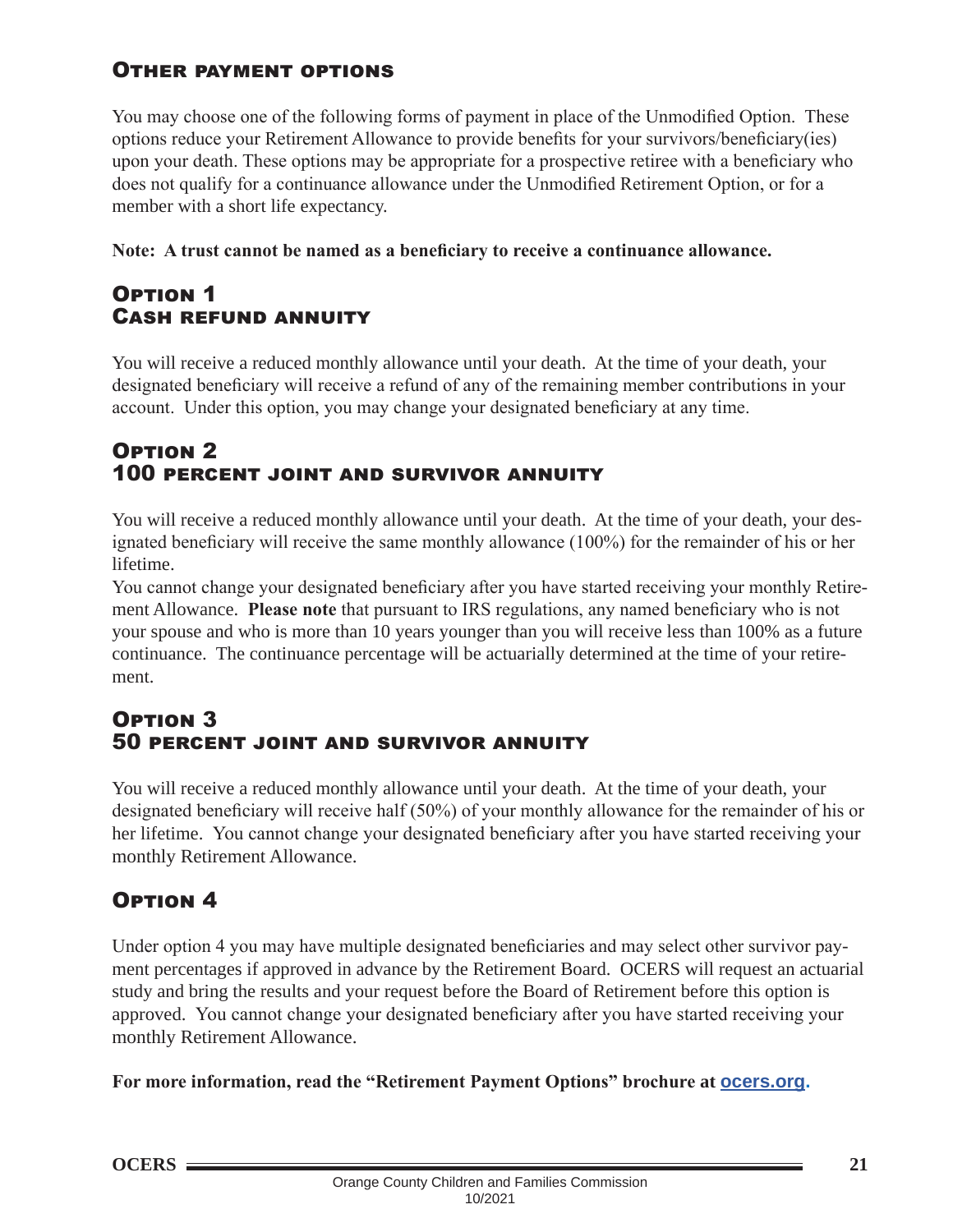## Cost-Of-Living Adjustment for payees

Your monthly allowance will be adjusted annually in accordance with changes in the cost-of-living, as determined by the average annual change in the Consumer Price Index (CPI) for the prior calendar year. The cost-of-living adjustment (COLA) is limited to a maximum annual increase or decrease of 3 percent per year as set by the Board of Retirement. The COLA is effective April 1. **The adjustment will appear on your May 1 payment.**

If there is an increase in the CPI of more than 3 percent for any year, the excess cost-of-living adjustment is accumulated or **"**banked.**"** It may be applied to a future year in which the change is less than 3 percent.

If the change in the CPI is negative, OCERS would first look to subtract from your "COLA bank" and then reduce any COLA amount a member is already receiving to a maximum of 3 percent. Your retirement allowance will never be decreased below the original benefit amount granted at retirement.

#### Nonassignment of benefits

Neither you nor your beneficiary may assign or transfer amounts payable under the Retirement Plan. The plan is, however, required to comply with Internal Revenue Service (IRS) tax levies and courtissued Domestic Relations Orders (DROs), as well as child support and spousal support orders.

#### How to request an appeal for benefit claims

If you disagree with OCERS' staff decision regarding the amount of your benefit, effective date or any other administrative decision affecting a benefit payment (other than a disability retirement benefit), you have the right to request an appeal. (For an appeal of a disability retirement decision see the section entitled "Disability Retirement Hearing and Appeal Process" on [page 26](#page-28-0).) [See the Adminis](https://www.ocers.org/sites/main/files/file-attachments/administrative_review_and_hearing_policy_for_cases_filed_on_or_after_august_18_2020.pdf?1598398697)[trative Review and Hearing Policy](https://www.ocers.org/sites/main/files/file-attachments/administrative_review_and_hearing_policy_for_cases_filed_on_or_after_august_18_2020.pdf?1598398697) for the full details. Here is a summary of the steps:

- You may request a CEO Determination within 90 days of the date of the notice of the Benefit Determination. The CEO Determination will be in the form of a written review completed and returned to you within 90 days of receipt of the request for a CEO Determination, and will include a synopsis of your request and citation to any authority relied upon by the CEO in making the CEO Determination. In addition, the written review will include instructions regarding how you may request review of the CEO Determination by the Board.
- You will have 90 days from the date of the CEO Determination to file a Request for Administrative Review. If no timely Request for Administrative Review is filed, the CEO Determination will be final.
- If you file a timely Request for Administrative Review of a CEO Determination, the Board will consider the matter at a duly noticed regular meeting of the Board. Staff will make a recommendation to the Board regarding the issues raised in the CEO Determination and you (or your attorney) will have the opportunity to be heard.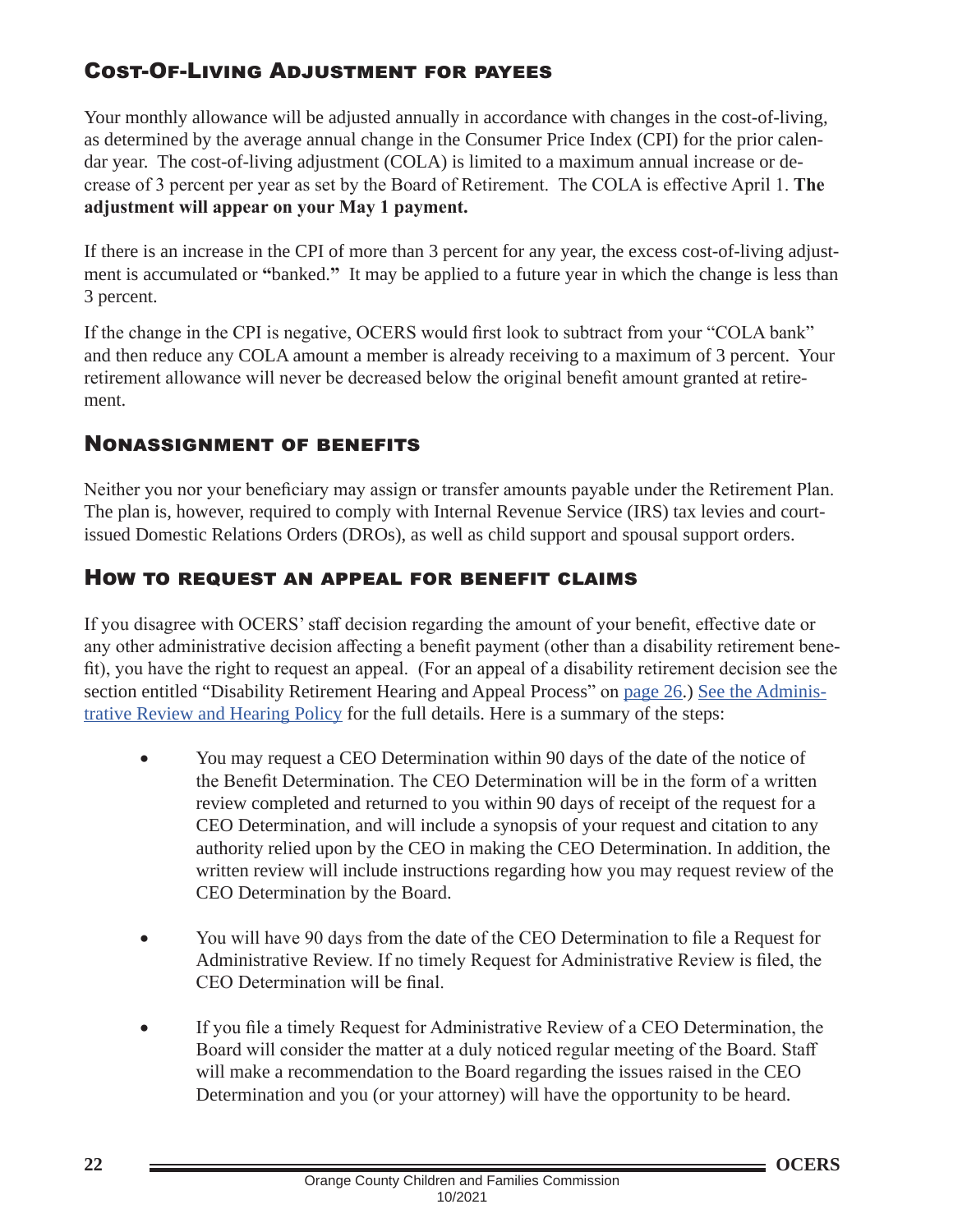At the meeting, the Board may choose to hear and conduct the review at that meeting, continue it to a later meeting, or refer the matter to a Hearing Officer for a Hearing to be conducted pursuant to the Rules. If the Board chooses to hear and determine the matter, the Board's decision will be final. If the Board chooses to refer the matter to a Hearing, the Board will identify the factual and legal issues to be considered by the Hearing Officer.

In determining whether to hear and determine the matter or refer the matter to a Hearing Officer, the Board will consider all relevant factors, including, but not limited to, the following:

- 1. Whether the disputed issues are legal, not factual, in nature.
- 2. Relevant judicial authority on the disputed legal issue(s).
- 3. Whether the Board and/or a Hearing Officer has previously ruled on substantively similar issue(s).
- 4. Whether the Applicant is represented by an attorney.
- 5. The efficient use of OCERS resources, and
- 6. The interests of the Applicant in receiving a timely decision.
- Board action on CEO Determination: In the case of a CEO Determination referred by the Board to a Hearing, the Board will consider the Hearing Officer's Proposed Findings of Fact and Recommended Decision at a duly-noticed meeting of the Board in accordance with Rule 16 of the Rules. The Board may adopt the Hearing Officer's recommendations or make its own determination based on the Administrative Record and the Board's decision will be final.

#### Returning to work under OCERS after retirement

If you are receiving a service retirement allowance from OCERS, and you wish to return to work for an OCERS' covered employer, you may be eligible to do so. There are two methods for members who service retired to return to work for an OCERS' covered employer.

1. You may return to work after a 180 day waiting period following the date of retirement without reinstatement from retirement during an emergency to prevent stoppage of public business or because you have skills needed to perform work of limited duration. You may be employed before the 180 day waiting period has ended if the employer certifies employment is necessary and the appointment has been approved by the governing body of the employer in a public meeting. You may be paid for no greater than 960 hours of work per fiscal year, while still receiving your retirement allowance. **If you received additional years of service through an early retirement incentive (ERI) you must wait 180 days before returning to work.**

OR,

2. You may return to work if you file an application with the Board of Retirement to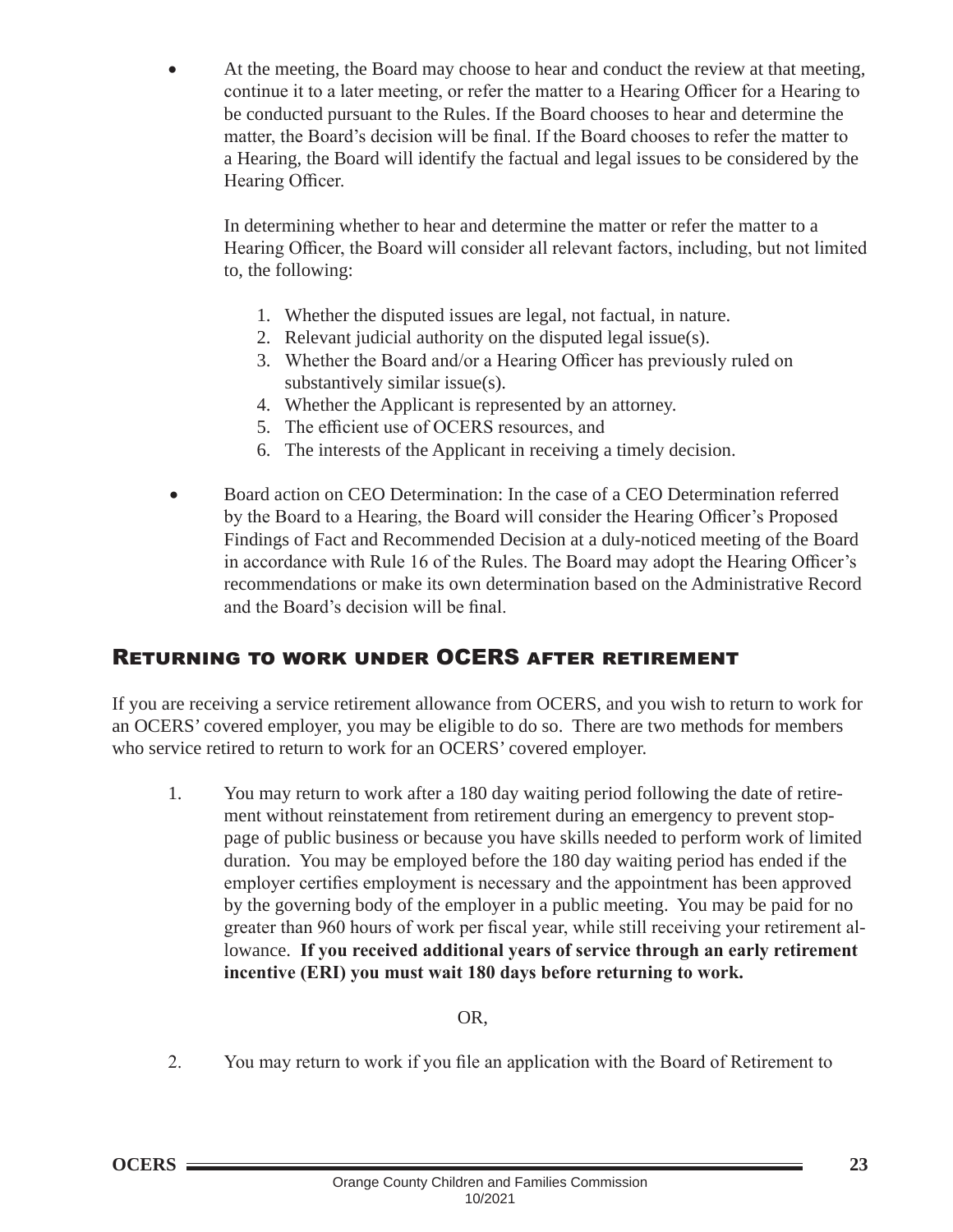become an active member and the Board determines that you are physically capable of performing the job duties of the position you are seeking. It is your responsibility to provide evidence of your ability to perform the job duties of that position. Your retirement allowance will be suspended while you work in that position and you will become an active member of OCERS for that second period of employment. Upon separation from the second period of employment, a retirement benefit will be paid to the employee based on the years of service and benefit formula that was accrued. The value of the Cost-Of-Living Adjustments (COLAs) will be posted to the member's suspended retirement allowance and paid in addition to the accrued second benefit.

If you become disabled as a result of the second period of employment, your ultimate retirement allowance will not be calculated as set forth above. You should contact OCERS to determine what your disability retirement benefits would be in this situation.

**Please note: If you have retired with a disability, you are not eligible to return to work under the circumstance outlined in number 2 above. Please contact OCERS' Disability Section for information regarding a return to work at (714) 558-6200.**

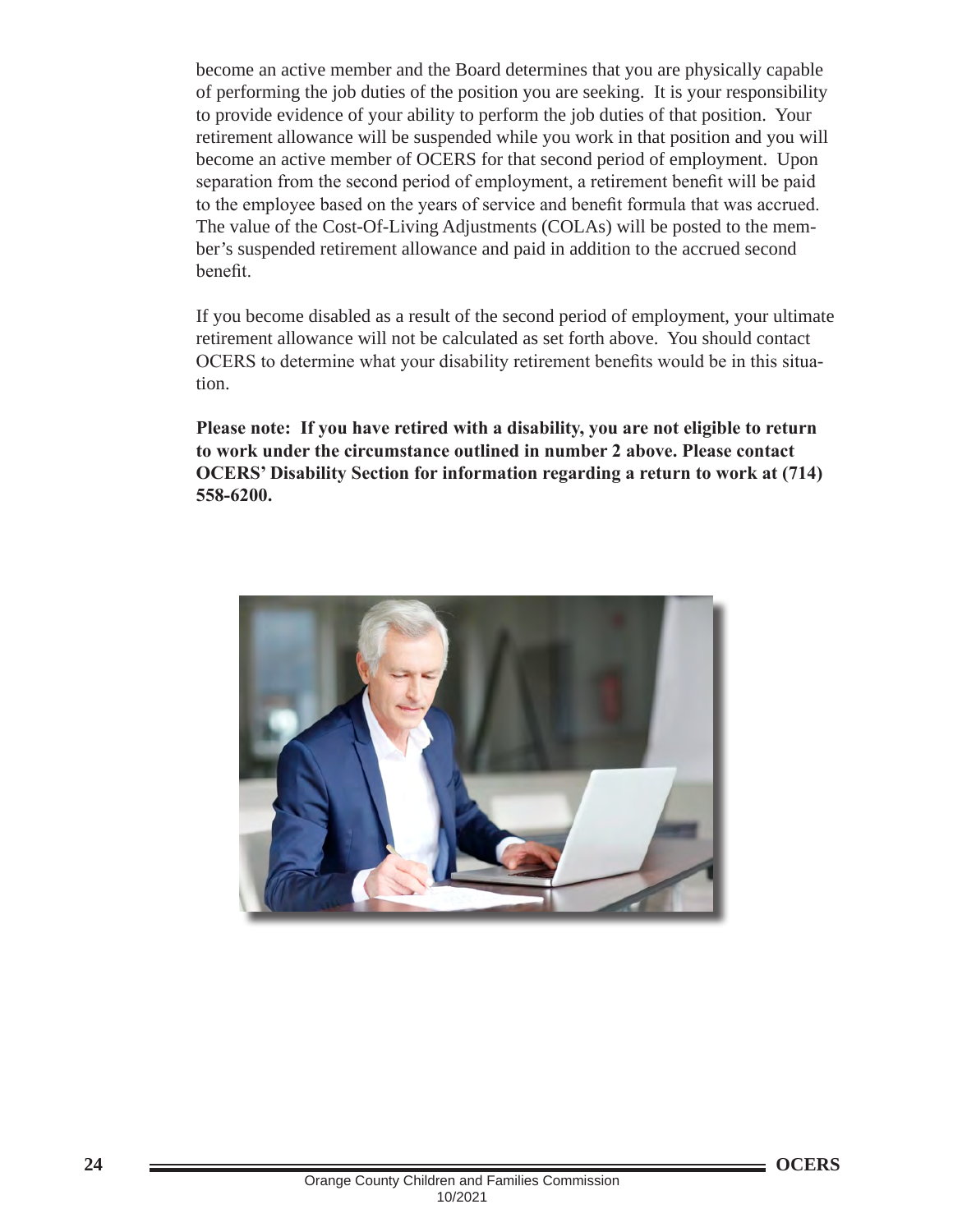## <span id="page-27-0"></span>Disability retirement

If you become permanently incapacitated while a member of OCERS, you may be eligible for a Disability Retirement allowance. Contact OCERS' Disability Section at (714) 558-6200 for the necessary forms and for more information about Disability Retirement.

There are two types of disability benefits payable from the System:

## Nonservice-connected Disability Retirement

You are eligible for a Nonservice-connected Disability Retirement allowance if:

- You have five or more years of Service Credit.
- The Board of Retirement determines that you are **permanently** physically or mentally incapacitated from performing the usual duties of any permanent assignment in your job classification.

#### AND

• Your disability is not due to a job-related illness or injury.

#### How your Nonservice-connected Disability Retirement allowance is calculated

If you qualify for a nonservice-connected disability retirement allowance your retirement allowance calculation will be personally prepared by our Disability Staff. You may contact the Disability Section at (714) 558-6200.

## Service-connected Disability Retirement

You are eligible for a Service-connected Disability Retirement allowance if:

• The Retirement Board deems you are **permanently** physically or mentally incapacitated from performing the usual duties of any permanent assignment in your job classification,

#### AND

• Your incapacity arose out of, and in the course of your employment, and such employment contributed substantially to your being incapacitated.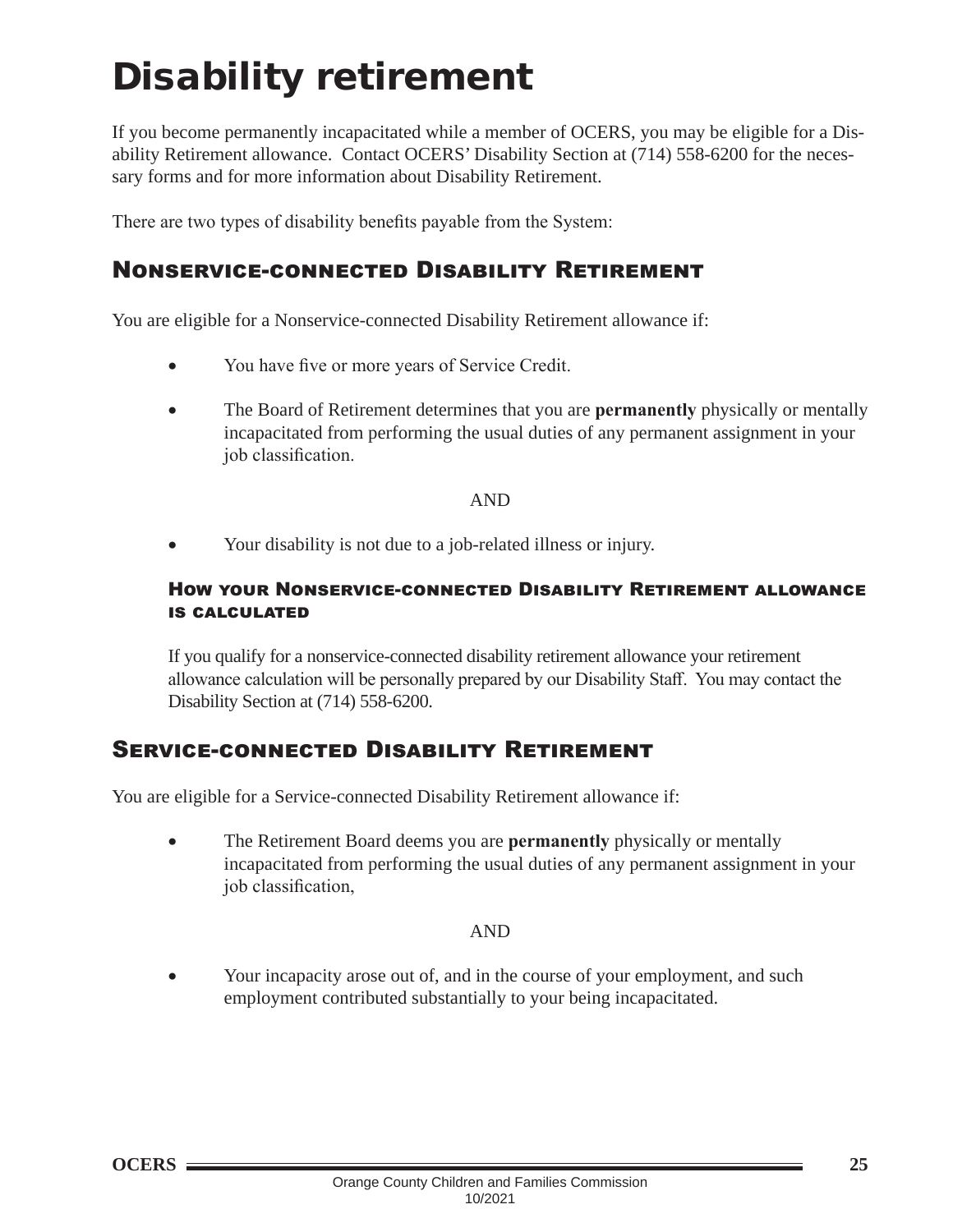#### <span id="page-28-0"></span>How your Service-connected Disability Retirement Allowance is calculated

Your monthly Service-connected Disability Retirement allowance will be equal to 50 percent of your Final Average Salary, subject to limitations for members of other public retirement systems. If you are eligible for a Service Retirement allowance, you will receive the greater of your Disability Retirement allowance or your Service Retirement allowance, subject to limitations for reciprocal members or members receiving monthly retirement or disability benefits from a reciprocal system or other public entity.

A Service-connected Disability Retirement allowance is currently exempt from taxes up to 50 percent of your Final Average Salary. Any portion above 50 percent of your Final Average Salary is taxable. If you have any questions regarding the taxability of your Service-connected Disability Allowance, please consult a tax professional.

### Effective date

The effective date of a Service-connected or Nonservice-connected Disability Retirement is set by statute. Generally speaking, the effective date is the date a member's Disability Retirement Application is filed. A member may request an earlier effective date back to the date the member last received regular compensation if the member is able to prove that his or her disability application was delayed due to the member's inability to ascertain the permanence of his or her incapacity at the time the member last received regular compensation.

According to the statute, an effective date will be delayed until the expiration of any leave of absence with compensation under the workers' compensation law. Therefore, the receipt of Temporary Total Disability payments through the workers' compensation system will delay the commencement of disability retirement benefits. Likewise, if a member uses sick, vacation or any other time off for which retirement contributions are deducted and service credits are added to the member's account as time off, the effective date will be at the expiration of this sick, vacation, or other time off. OCERS does not differentiate between sick time accrued through work and sick time donated to a member through an employer's catastrophic leave program. Therefore, members are advised to obtain accurate information regarding the effect of employer sponsored leave benefits when applying for disability retirement.

If you have any questions regarding the impact of workers' compensation or leave benefits on the effective date of a disability retirement, please contact an OCERS disability representative.

## Disability Retirement Hearing and Appeal Process

The OCERS disability staff will investigate all disability retirement applications. Upon completion of the investigation, the disability staff will make a recommendation to the Disability Committee regarding permanent incapacity, service-connection and effective date. You or your attorney will be given notice of the date the Committee will consider the application and will be given the opportunity to be heard by the Committee. After the Committee makes a recommendation, OCERS' staff will notify you in writing of the Committee's recommendation and provide you with instructions regarding how you can appeal the determination by filing a [Request for Administrative Hearing.](https://www.ocers.org/sites/main/files/file-attachments/administrative_review_and_hearing_policy_for_cases_filed_on_or_after_august_18_2020.pdf?1598398697)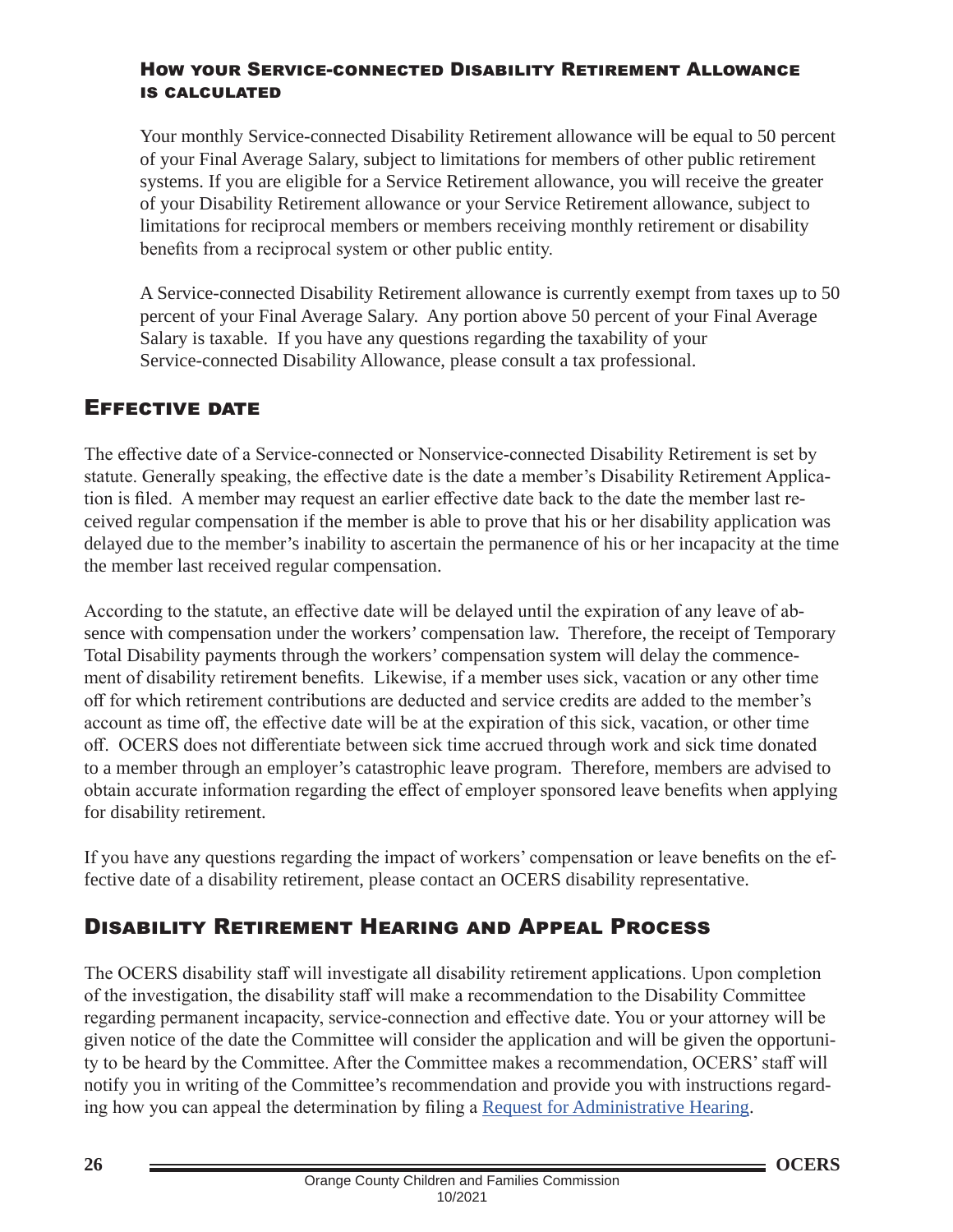In the event that the Committee recommends that any part of the application be denied or you don't agree with any portion of their recommendation, you will have the ninety (90) days from the date of the notice to make a written request for an administrative hearing before a Board-appointed Referee. If no "Request for Administrative Hearing" is filed within the time limits the matter shall be placed on the consent agenda at the next regularly scheduled meeting of the Board.

Send your written request for an administrative hearing to OCERS' clerk, as set forth in the [Admin](https://www.ocers.org/sites/main/files/file-attachments/administrative_review_and_hearing_policy_for_cases_filed_on_or_after_august_18_2020.pdf?1598398697)[istrative Review and Hearing Policy](https://www.ocers.org/sites/main/files/file-attachments/administrative_review_and_hearing_policy_for_cases_filed_on_or_after_august_18_2020.pdf?1598398697). Within sixty (60) days of the filing of a Request for Administrative Hearing, the Clerk will assemble and serve on the Hearing Officer and each Party the initial Administrative Record. You may object to the admission of items into evidence or seek to admit additional information into evidence as set forth in the [Administrative Review and Hearing Policy](https://www.ocers.org/sites/main/files/file-attachments/administrative_review_and_hearing_policy_for_cases_filed_on_or_after_august_18_2020.pdf?1598398697), and the Hearing Officer will decide the admissibility of all evidence.

OCERS' clerk shall schedule a Pre-Hearing Conference to be held within 30 days of the service of the Administrative Record on the Parties. At the Pre-Hearing Conference, the Hearing Officer shall, among other things, set the date for the Hearing. Within five (5) days of the Pre-Hearing Conference, the clerk will issue a Scheduling Order which shall include the Hearing Date(s) of the Hearing and the dates that each Party's Pre-Hearing Statements are due. You must file your Pre-Hearing Statement no later than sixty (60) days prior to the first Hearing Date.

After the hearing the Hearing Officer will, based on his or her findings, make a recommendation to the Board of Retirement. You have twenty (20) days from the date the recommendation was filed with the Clerk, to submit written objections or a request for clarification. OCERS' clerk shall refer to the Board for its consideration the Hearing Officer's Proposed Findings of Fact and Recommended Decision and any related objections/requests for clarification. You will be notified of the date and time of the meeting. You may attend this Board meeting, however, attendance is not required.

After reviewing the foregoing documents, pursuant to Government Code Section 31534, the Board may:

- 1. Approve and adopt the proposed findings and the recommendations of the Hearing Officer, or
- 2. Require a transcript or summary of all testimony, plus all other evidence received by the Hearing Officer; and upon receipt thereof, take such action as the Board in its opinion is indicated by such evidence, or
- 3. Refer the matter back with or without instructions to the Hearing Officer for further proceedings, or
- 4. Set the matter for hearing before itself. At such hearing, the Board shall hear and decide the matter.

Upon action by the Board, the decision will be final for all purposes. There shall be no requirement for a further written decision from the Board or opportunity for the Board to reconsider its decision. Any party aggrieved by the Board's decision may petition the Superior Court for judicial review as provided by law. The time for any party to seek judicial review shall be governed by the California Code of Civil Procedure Section 1094.6.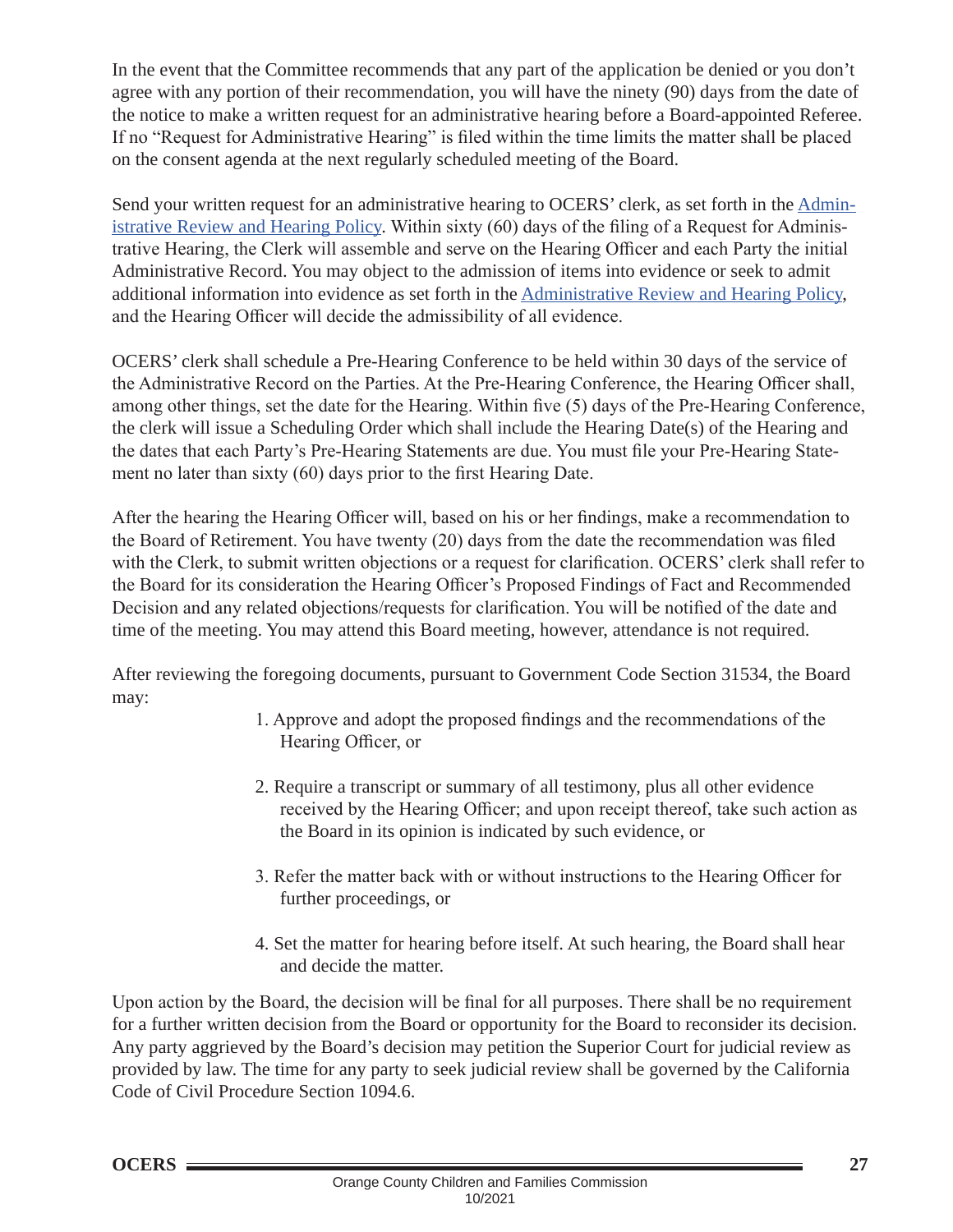## <span id="page-30-0"></span>Survivor benefits

#### Benefits to beneficiaries upon your death

When you become a member of OCERS, you will be asked to designate a beneficiary who will be entitled to receive certain benefits that may be payable upon your death.

You may designate anyone you choose as your beneficiary, and you may change your beneficiary at any time prior to retirement. To designate or change your beneficiary, you need to request the "Beneficiary Change Form" from Member Services or download it from **[ocers.org](https://www.ocers.org)**. It is your responsibility to notify Member Services of a life event change, such as a marriage, domestic partnership registration or death including death of a designated beneficiary. Upon receipt of this information, your new beneficiary designation will supersede all previous designations.

Beneficiaries of active and deferred members with 10 or more years of service will get a one-time \$750 death benefit when the member dies; beneficiaries of retirees will get a one-time \$1,000 death benefit at the time of the member's death.

**It is important to note that your spouse, ex-spouse, registered domestic partner, ex-registered domestic partner and/or children may have legal rights that supersede the rights of any other beneficiaries you designate.** 

#### Nonservice-connected death prior to retirement

If you have less than five years of Service Credit when you die and your death is not due to a jobrelated illness or injury, your Eligible Spouse, Qualified Domestic Partner or Eligible Child has the following survivor benefit options:

- 1. A one-time benefit consisting of the member's accumulated contributions and interest plus a lump sum equal to one twelfth of your Final Average Salary earned during the 12 months immediately preceding your death multiplied by the number of completed years of service. The lump sum cannot exceed 50% of your Final Average Salary. NOTE: If your Eligible Spouse, Qualified Domestic Partner or Eligible Child is not listed as your beneficiary, this benefit will be paid to your named beneficiary, or if no beneficiary is named, to your estate.
- 2. If you are age 70 or older at the time of your death a lifetime monthly allowance of 60 percent of the amount you would have received if you had been granted a Service Retirement allowance the day after your death. This means you must have been qualified to receive a Service Retirement at the time of your death. (For qualification information see "Service Retirement Eligibility" on [page 18](#page-20-0).) In addition, your Eligible Spouse or Qualified Domestic Partner must be listed as your beneficiary at the time of your death to qualify for this benefit.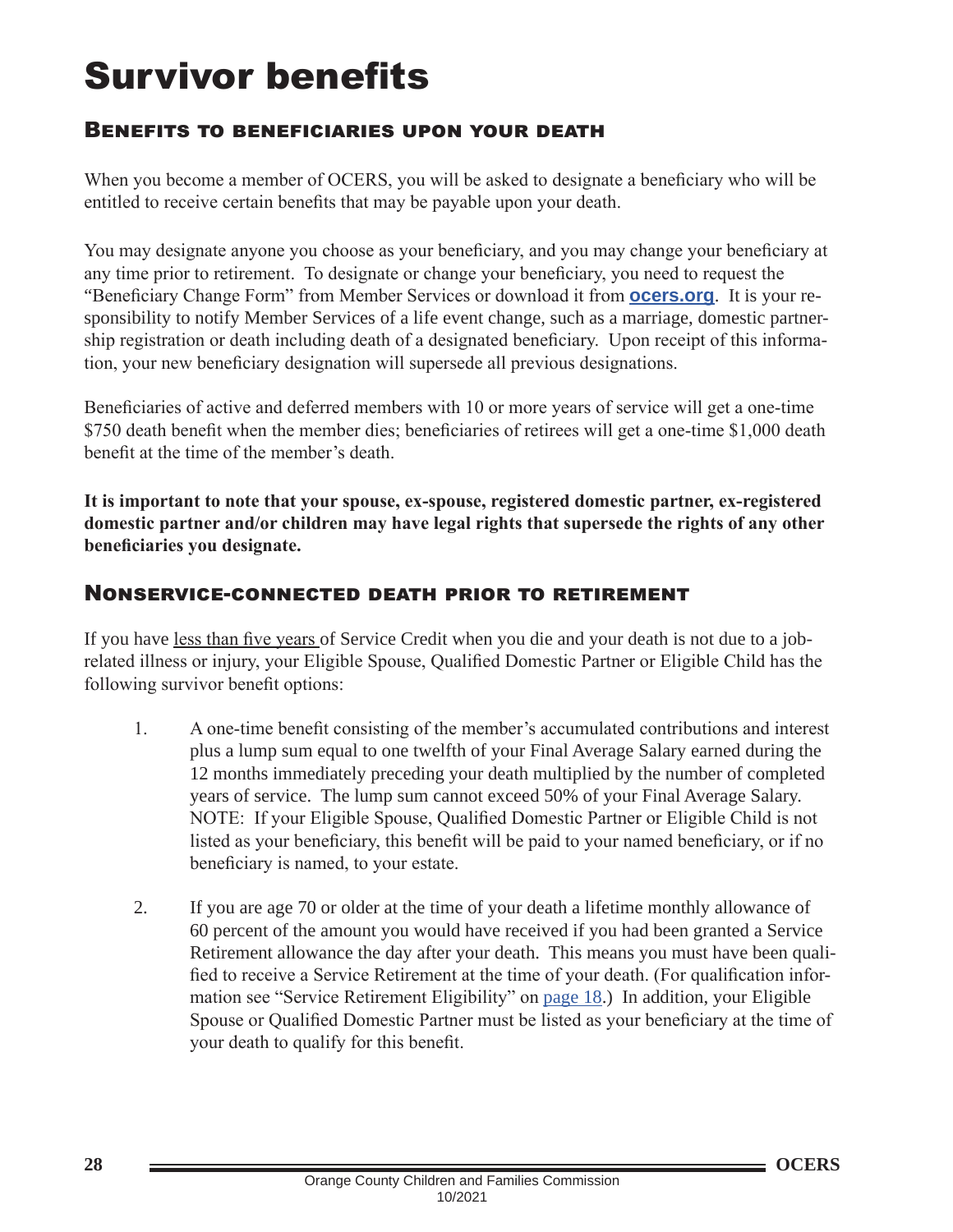If you do not have an Eligible Spouse, Qualified Domestic Partner or Eligible Child, your designated beneficiary, or estate if there is no designated beneficiary, will receive a one-time benefit equal to your accumulated contributions plus a lump sum equal to one twelfth of your Final Average Salary earned during the 12 months immediately preceding your death multiplied by the number of completed years of service. The lump sum cannot exceed 50% of your Final Average Salary.

If you have five or more years of Service Credit at the time of your death, your Eligible Spouse, Qualified Domestic Partner or Eligible Child has the following survivor benefit options:

1. A one-time benefit consisting of your accumulated contributions plus a lump sum equal to one twelfth of your Final Average Salary earned during the 12 months immediately preceding your death multiplied by the number of completed years of service. The lump sum cannot exceed 50% of your Final Average Salary. NOTE: If your Eligible Spouse, Qualified Domestic Partner or Eligible Child is not listed as your beneficiary, this benefit will be paid to your named beneficiary, or if no beneficiary is named, to your estate,

or

2. Lifetime monthly allowance of 60 percent of the amount that you would have received if you had been granted a Nonservice-connected Disability Retirement allowance the day after your death (see the "Disability Retirement" section for eligibility requirements), or if you had been granted a Service Retirement allowance the day after your death and your Eligible Surviving Spouse or Qualified Domestic Partner is named as your beneficiary. For the Nonservice-connected Disability Retirement allowance, Eligible Child means a natural or adopted child of the deceased member, or a stepchild living or domiciled with the deceased member at the time of his or her death. (For qualification information see "Service Retirement Eligibility" on page [1](#page-20-0)8.),

or

3. Combined benefit of a one-time payment consisting of a lump sum equal to one twelfth of your Final Average Salary earned during the 12 months immediately preceding your death multiplied by the number of completed years of service, plus a reduced lifetime monthly allowance, as provided under Number 2, above, actuarially reduced by the lump sum payment. The lump sum cannot exceed 50% of your Final Average Salary. This benefit is only payable to an Eligible Surviving Spouse or Qualified Domestic Partner.

If you do not have an Eligible Spouse, Qualified Domestic Partner or Eligible Child, your designated beneficiary, or estate if there is no designated beneficiary, will receive a one-time benefit equal to your accumulated contributions plus a lump sum equal to one twelfth of your Final Average Salary earned during the 12 months immediately preceding your death multiplied by the number of completed years of service. The lump sum cannot exceed 50% of your Final Average Salary.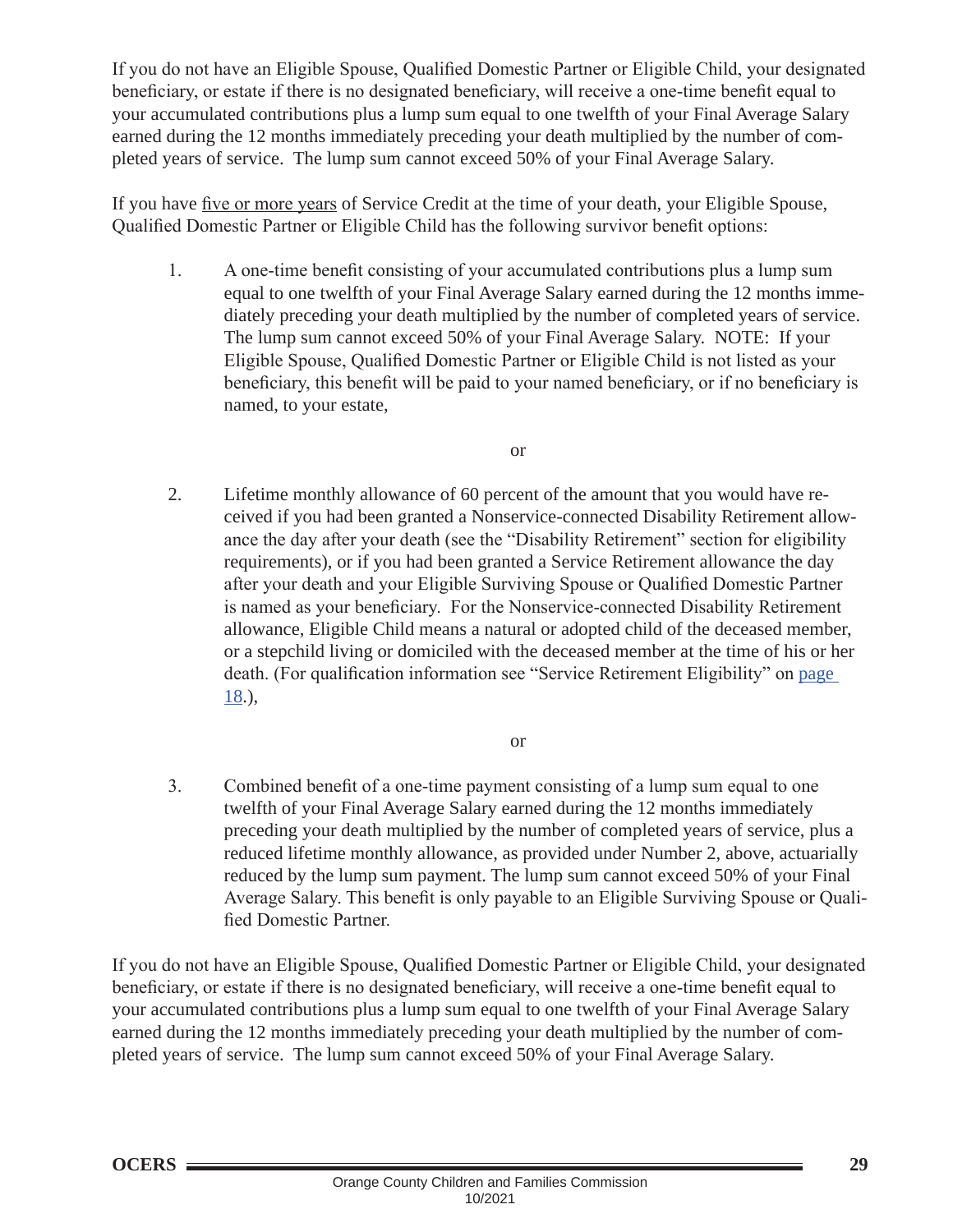Keep in mind that the legal rights of your Eligible Spouse, Qualified Domestic Partner and Eligible Child may supersede the rights of any beneficiary(ies) you named.

#### Service-connected death prior to retirement

If your death occurs as a result of a job-related illness or injury, your Eligible Spouse, Qualified Domestic Partner or Eligible Child have a choice of one of the following survivor benefit options:

1. Lifetime monthly allowance of 50 percent of your Final Average Salary or your Service Retirement Allowance, if eligible. Under this section, Eligible Child means a natural or adopted child of the deceased member, or a stepchild living or domiciled with the deceased member at the time of death.

or

2. A one-time benefit consisting of your accumulated contributions plus a lump sum equal to one twelfth of your Final Average Salary earned during the 12 months immediately preceding your death multiplied by the number of completed years of service. The lump sum cannot exceed 50% of your Final Average Salary. NOTE: If your Eligible Spouse, Qualified Domestic Partner or Eligible Child is not listed as your beneficiary, this benefit will be paid to your named beneficiary, or if no beneficiary is named, to your estate,

or

3. Combined benefit of a one-time payment consisting of a lump sum equal to one twelfth of your Final Average Salary earned during the 12 months immediately preceding your death multiplied by the number of completed years of service, plus a reduced lifetime monthly allowance, as provided under Number 2, above, actuarially reduced by the lump sum payment. The lump sum cannot exceed 50% of your Final Average Salary. This benefit is only payable to an Eligible Surviving Spouse or Qualified Domestic Partner.

If you do not have an Eligible Spouse, Qualified Domestic Partner or Eligible Child, your designated beneficiary, or estate if there is no designated beneficiary, will receive a one-time benefit equal to your accumulated contributions plus a lump sum equal to one twelfth of your Final Average Salary earned during the 12 months immediately preceding your death multiplied by the number of completed years of service. The lump sum cannot exceed 50% of your Final Average Salary.

#### Survivor benefits for retired members

If you die after retirement, your Eligible Spouse, Qualified Domestic Partner, Eligible Child(ren) or designated beneficiaries may be paid according to the provisions of the payment option you selected at retirement.

**30 OCERS**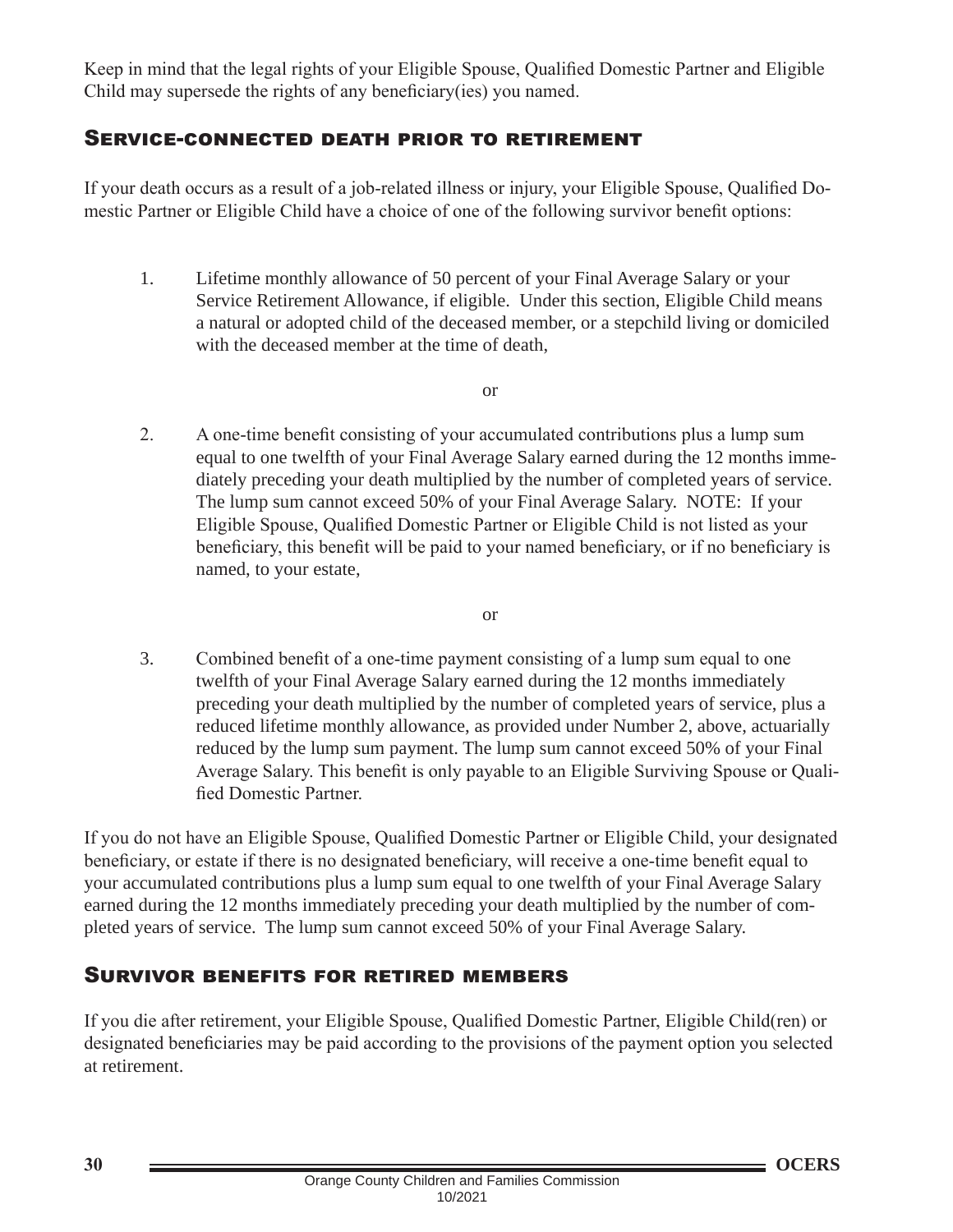#### Unmodified Option

If you choose the Unmodified Option when you retire on a **Service Retirement** or on a **Nonservice-connected Disability Retirement,** your Eligible Spouse or Qualified Domestic Partner will receive 60 percent of your monthly allowance upon your death (for definitions of "Eligible Spouse" and "Qualified Domestic Partner," see [page 20](#page-22-0)).

If you are receiving a **Service-connected Disability Retirement**, your Eligible Spouse or Qualified Domestic Partner will receive 100 percent of your monthly allowance upon your death. Your spouse or Qualified Domestic Partner is considered eligible for a continuance in one of two ways:

1) If you were married or registered prior to the effective date of your service-connected disability benefit,

#### OR

2) If you have been continuously married or registered as a Qualified Domestic Partner at least two years prior to the date of your death and are married to that spouse or registered to that Qualified Domestic Partner at the time of your death and your spouse or Qualified Domestic Partner is at least 55 years old.

This amount is payable to your Eligible Spouse or Qualified Domestic Partner for his or her lifetime. If you do not have an Eligible Spouse or Qualified Domestic Partner at the time of your death, your monthly allowance will be payable to your Eligible Child. If you do not have an Eligible Spouse, Qualified Domestic Partner or Eligible Child at the time of your death, your designated beneficiary will receive a refund of your remaining member contributions, if any.

#### Other options

If at retirement you choose a payment option other than the Unmodified Option, your designated beneficiary will receive a benefit based on the terms of that option. See "Other Payment Options" on [page 21](#page-23-0) for additional information.

#### Survivor benefits for members in Deferred Regular status

If you die in Regular Deferred Retirement status and before you begin receiving a Deferred Retirement allowance, your designated beneficiary will receive a lump sum benefit equal to your member contributions with interest.

In addition to this benefit, if you have at least 10 Years of Service Credit when you die, your designated beneficiary will receive a lump sum benefit of \$750.

## Survivor benefits for members in Deferred Reciprocal status

If your death is **not** the result of a service-connected injury while an active member of the Reciprocal System, your Eligible Surviving Spouse, Qualified Domestic Partner or Eligible Child may qualify for one of the following: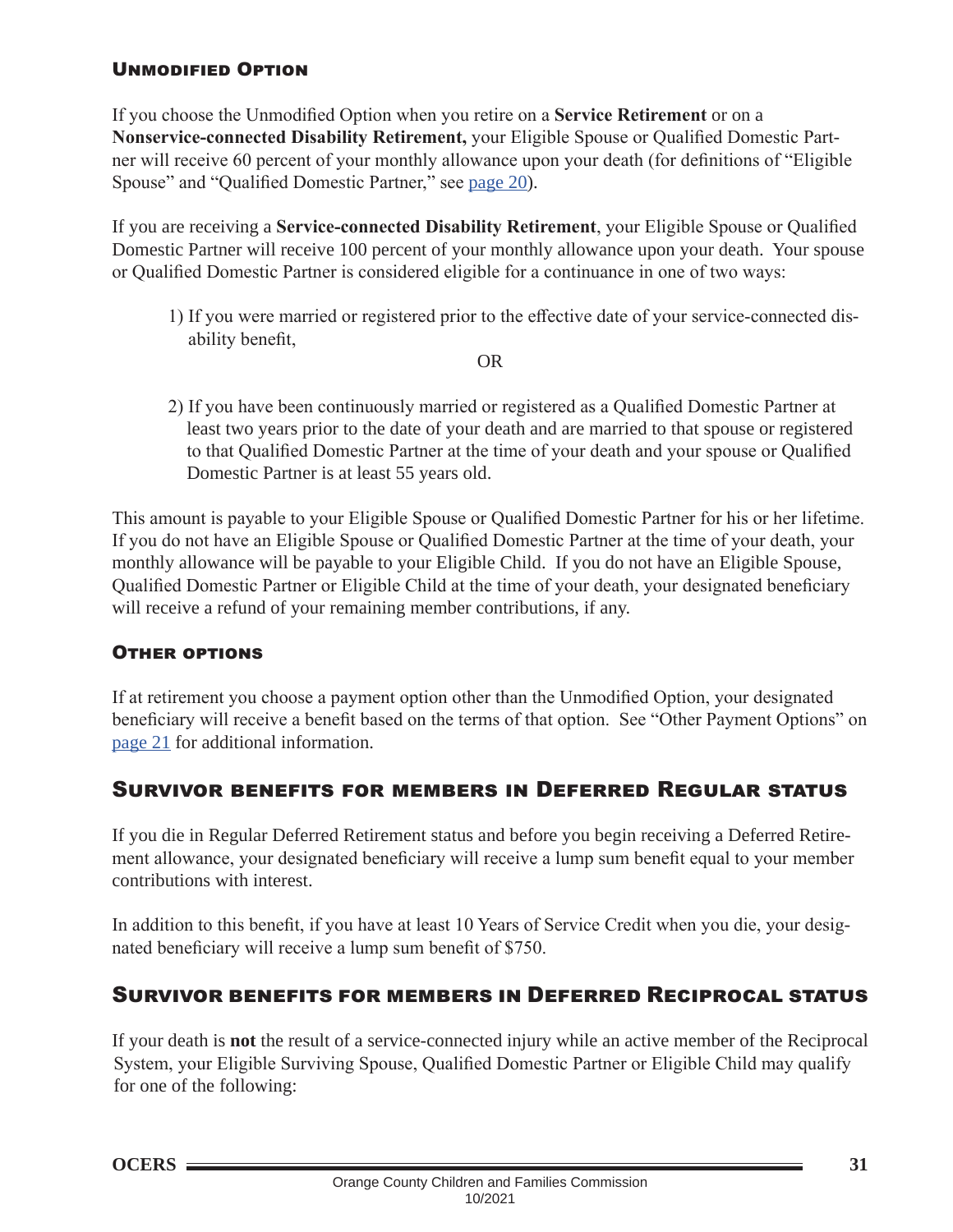- 1. Lifetime monthly allowance of 60 percent of the amount that you would have received if you had been granted a Nonservice-connected Disability Retirement allowance the day after your death (see the "Disability Retirement" section for eligibility requirements), or if you had been granted a Service Retirement allowance the day after your death and your Eligible Surviving Spouse or Qualified Domestic Partner is named as your beneficiary. (For qualification information see "Service Retirement Eligibility" on [page 18](#page-20-0).) For the Nonservice-connected Disability Retirement allowance, Eligible Child means a natural or adopted child of the deceased member, or a stepchild living or domiciled with the deceased member at the time of his or her death, or
- 2. If the Eligible Surviving Spouse or Qualified Domestic Partner does not qualify for either benefit discussed above, and you are credited with 10 years of service credit (including reciprocal time) at the time of death, an Eligible Surviving Spouse or Qualified Domestic Partner can leave the death benefit funds on deposit until the earliest date you could have retired and then choose a Lifetime monthly allowance of 60 percent of the amount you would have received if you had been granted a Service Retirement allowance the day after your death, provided the Eligible Surviving Spouse or Qualified Domestic Partner is listed as your beneficiary, or
- 3. OCERS pays your accumulated contributions, which, when added to the death benefit paid by the Reciprocal system, can't exceed the total of your accumulated contributions in both systems, plus 50% of your Final Average Salary earned in the 12 months immediately preceding your death.

If your death **is** the result of a service-connected injury while an active member of the Reciprocal system, OCERS pays your accumulated contributions and interest.

For more specific information on death and survivor benefits, call Member Services at (714) 558- 6200.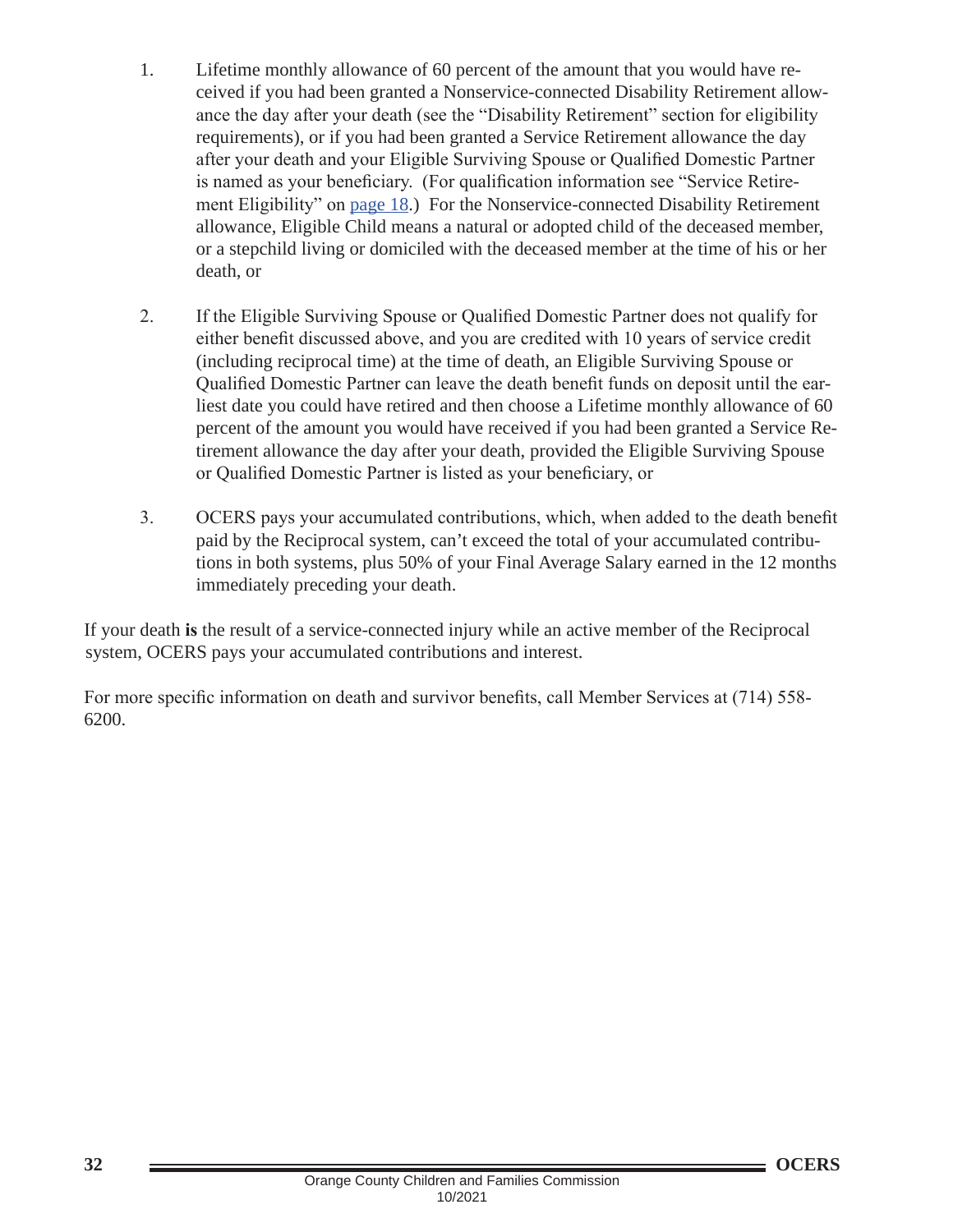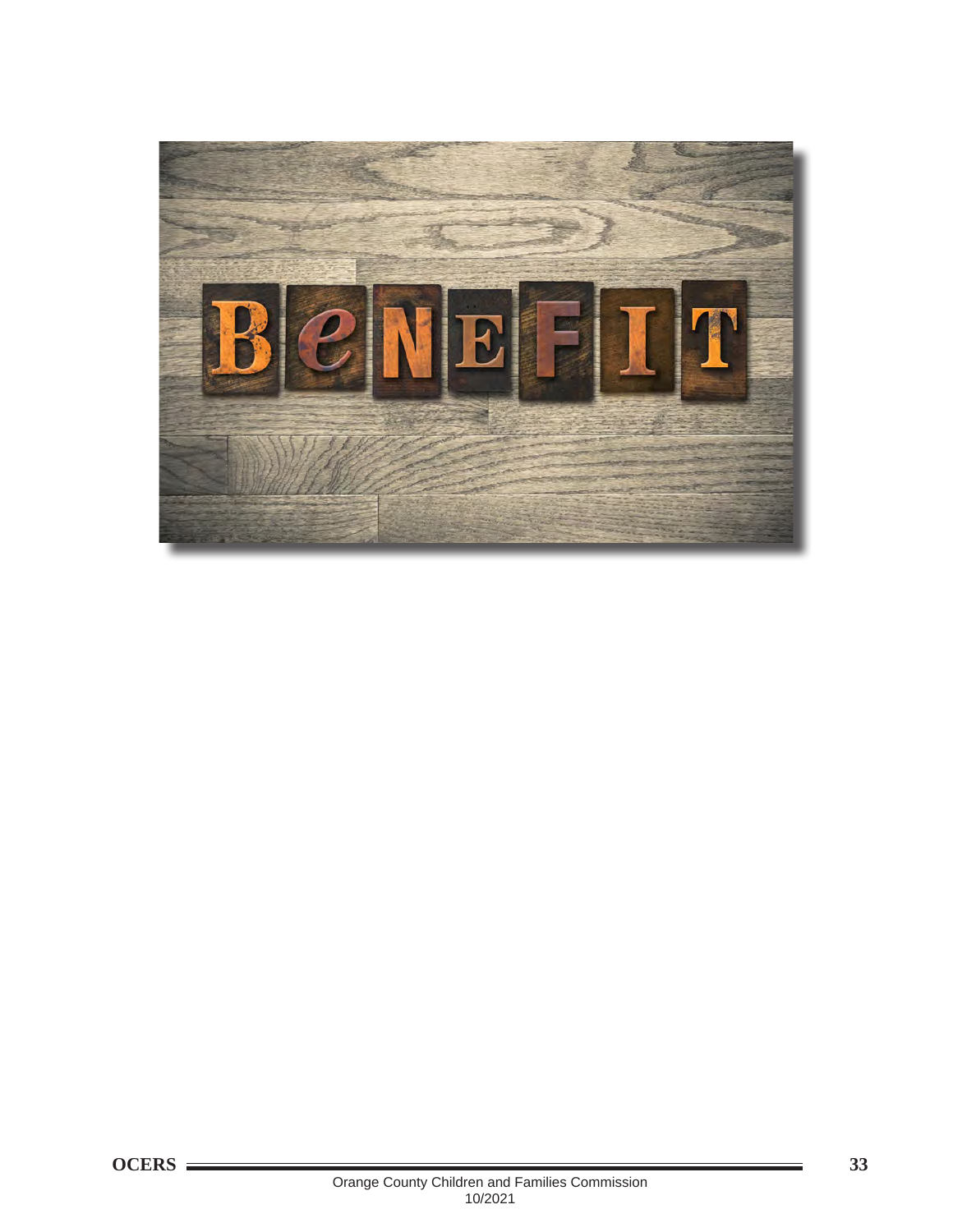## Federal and state taxes on benefits

Retirement allowances (including disability retirement) are generally considered taxable income under both federal and State of California income tax laws. At the time of retirement you will need to instruct OCERS on your tax withholding election. If you have any questions regarding the taxability of your retirement allowance, please consult a tax professional.

#### **OCERS does not withhold state income taxes for any state other than California.**

**General Rule:** Because your contributions to OCERS are deducted from your paycheck before income taxes are determined, all benefits provided by these contributions are taxable when you receive them. There are two exceptions to this rule: see "How Your Service-connected Disability Retirement Allowance is Calculated" (as described on [page 2](#page-28-0)6) and "Special Rule for After-Tax Member Contributions" (see below).

### Special Rule For After-Tax Member Contributions

Member contributions prior to 1986 were made on an after-tax basis. Contributions are not taxed when disbursed, but the interest is taxable. Purchases of Service or redeposits of contributions (lump sum payment via personal check or installment payments) made with after-tax monies are also not taxed when disbursed.

When you retire, you will be provided with information regarding the income tax status of your Service Retirement or Disability Retirement allowance.

**Note: OCERS cannot provide tax advice. If you have any questions regarding the taxability of your benefits, please consult a tax professional.**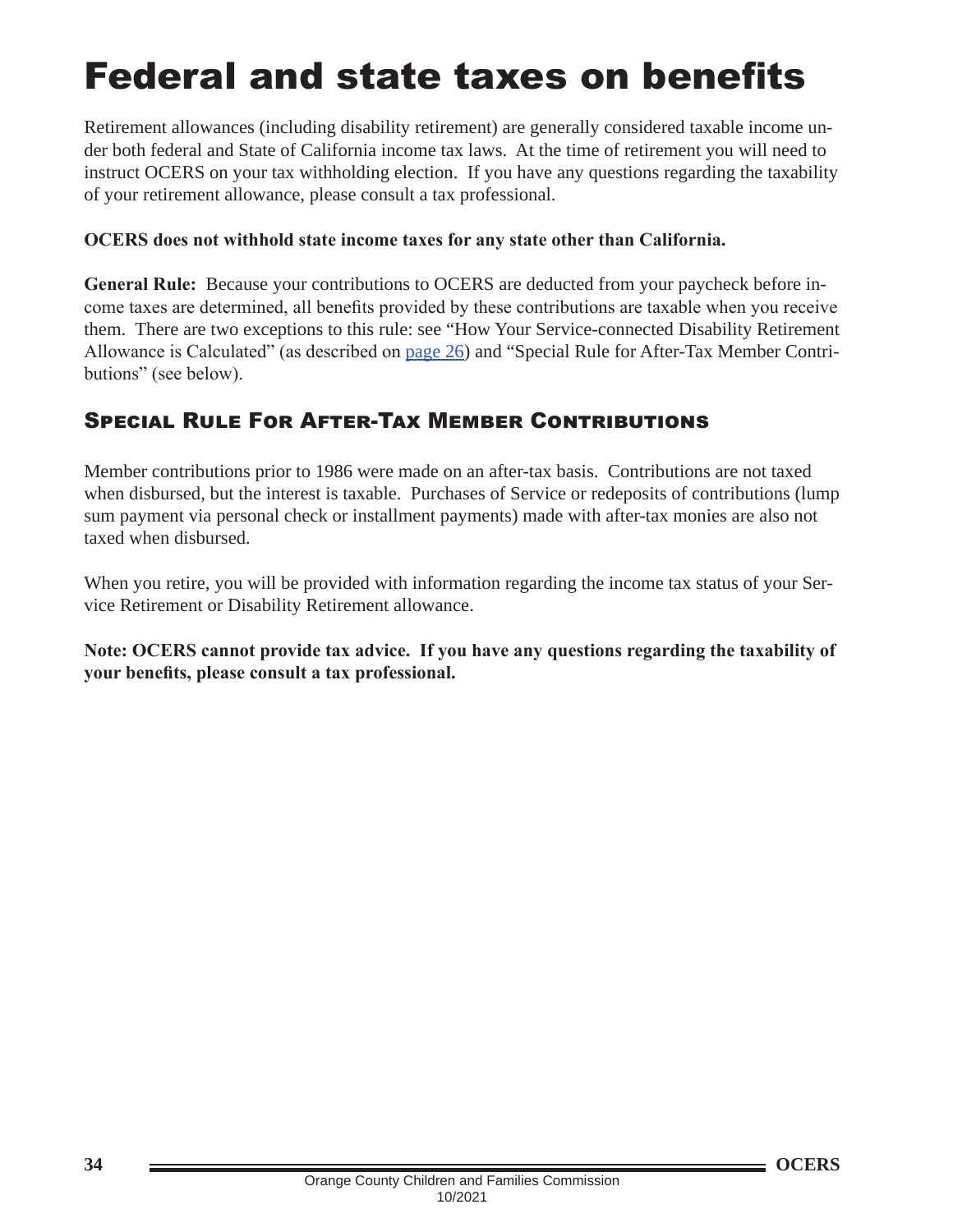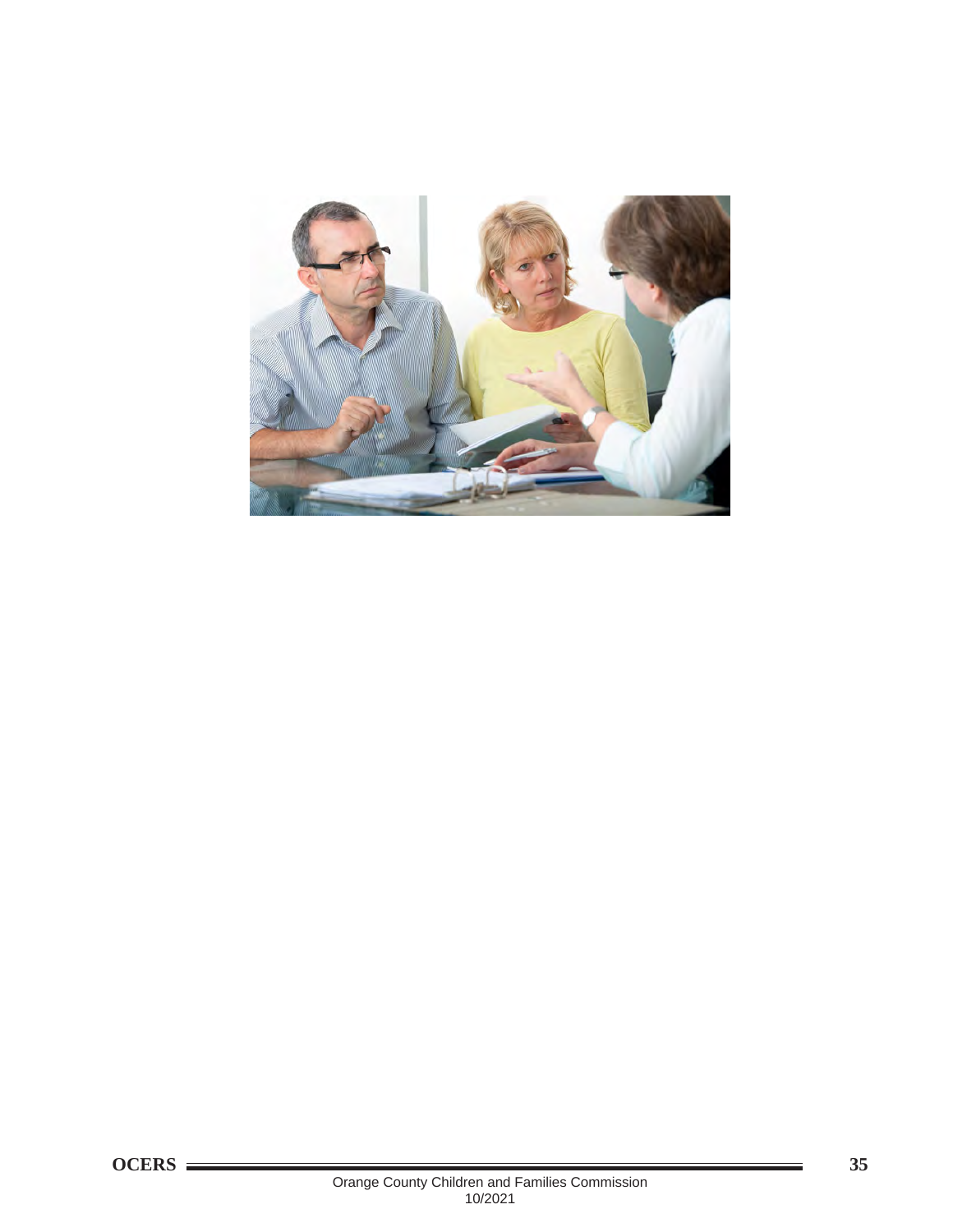## Administrative information

## Plan documents

This Summary Plan Description (SPD) summarizes the key features of the Retirement Plan. Details can be found in the County Employees Retirement Law of 1937 (the '37 Act), Sections 31450 through 31899.10 of the California Government Code and the California Public Employees' Pension Reform Act of 2013 (PEPRA), sections 7522 through 7522.74 of the California Government Code. All statements made in this SPD are subject to the provisions and terms of the '37 Act and PEPRA. If there is any difference between this SPD and either the '37 Act or PEPRA, the '37 Act and PEPRA will govern. Although the benefits currently available under the Retirement Plan are described here, OCERS reserves the right to change the plan at any time, with or without notice.

Other plan documents such as the Annual Comprehensive Financial Report can be obtained by requesting them from OCERS at the following address: PO Box 1229, Santa Ana, California 92702; from our website: **[ocers.org](https://www.ocers.org)**; or by calling (714) 558-6200.

## Administration of OCERS

OCERS is governed by a Board of Retirement, consisting of nine regular members and one alternate member (the County Treasurer, four active elected members, four appointed members and one elected retiree).

The Board is responsible for the administration of the System's investments and benefits, such as approving all requests for a Service Retirement, Deferred Retirement, Disability Retirement, survivor benefits, and any other claims relating to the System.

#### Confidentiality of records

OCERS is required to protect the confidentiality of member records. Third party questions about your account cannot be answered without your written consent, pursuant to court order, or for the administration of the Retirement System.

## Active employers

City of San Juan Capistrano County of Orange Orange County Cemetery District Orange County Children and Families Commission Orange County Employees Retirement System Orange County Fire Authority Orange County In-Home Supportive Services Public Authority Orange County Local Agency Formation Commission

**36 OCERS**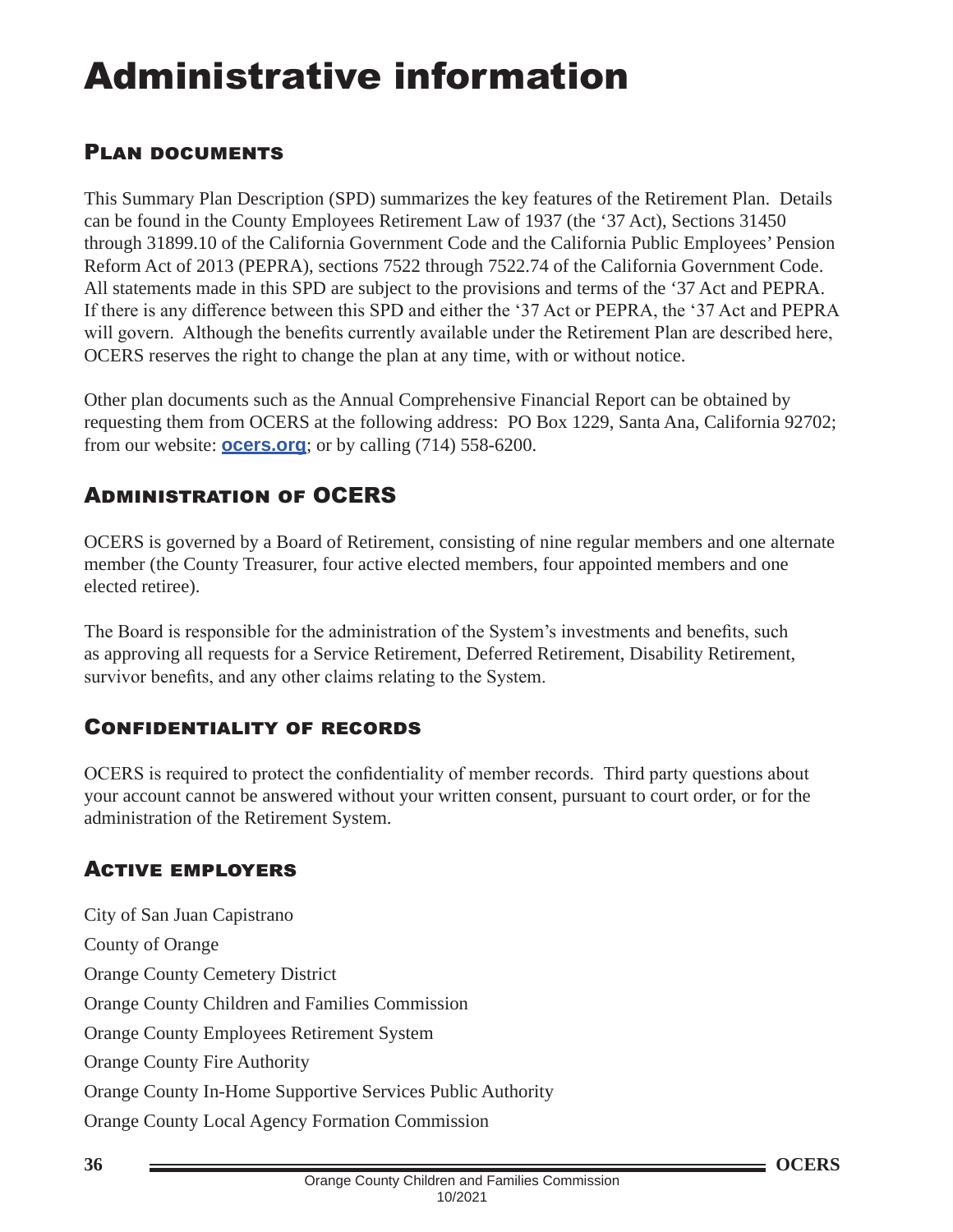Orange County Public Law Library Orange County Sanitation District Orange County Superior Court Orange County Transportation Authority Transportation Corridor Agencies

#### Inactive employers

Capistrano Beach Sanitary District City of Rancho Santa Margarita Cypress Recreation and Park District Orange County Department of Education Orange County Mosquito And Vector Control District University of California, Irvine Medical Center University of California, Irvine Campus



#### Plan information

| <b>Plan name</b>                     | <b>Orange County Employees Retirement System</b>                                                   |  |
|--------------------------------------|----------------------------------------------------------------------------------------------------|--|
| <b>Tax identification</b><br>numbers | Federal # 52-1670476<br>State # 803-6408-6                                                         |  |
| Plan year ends                       | December 31                                                                                        |  |
| <b>Plan Administrator</b>            | The Chief Executive Officer of the Orange County<br><b>Employees Retirement System</b>             |  |
| Defined benefit<br><b>Plan type</b>  |                                                                                                    |  |
| <b>Legal service</b>                 | Service for legal process related to the Retirement<br>Plan may be made to the Plan Administrator. |  |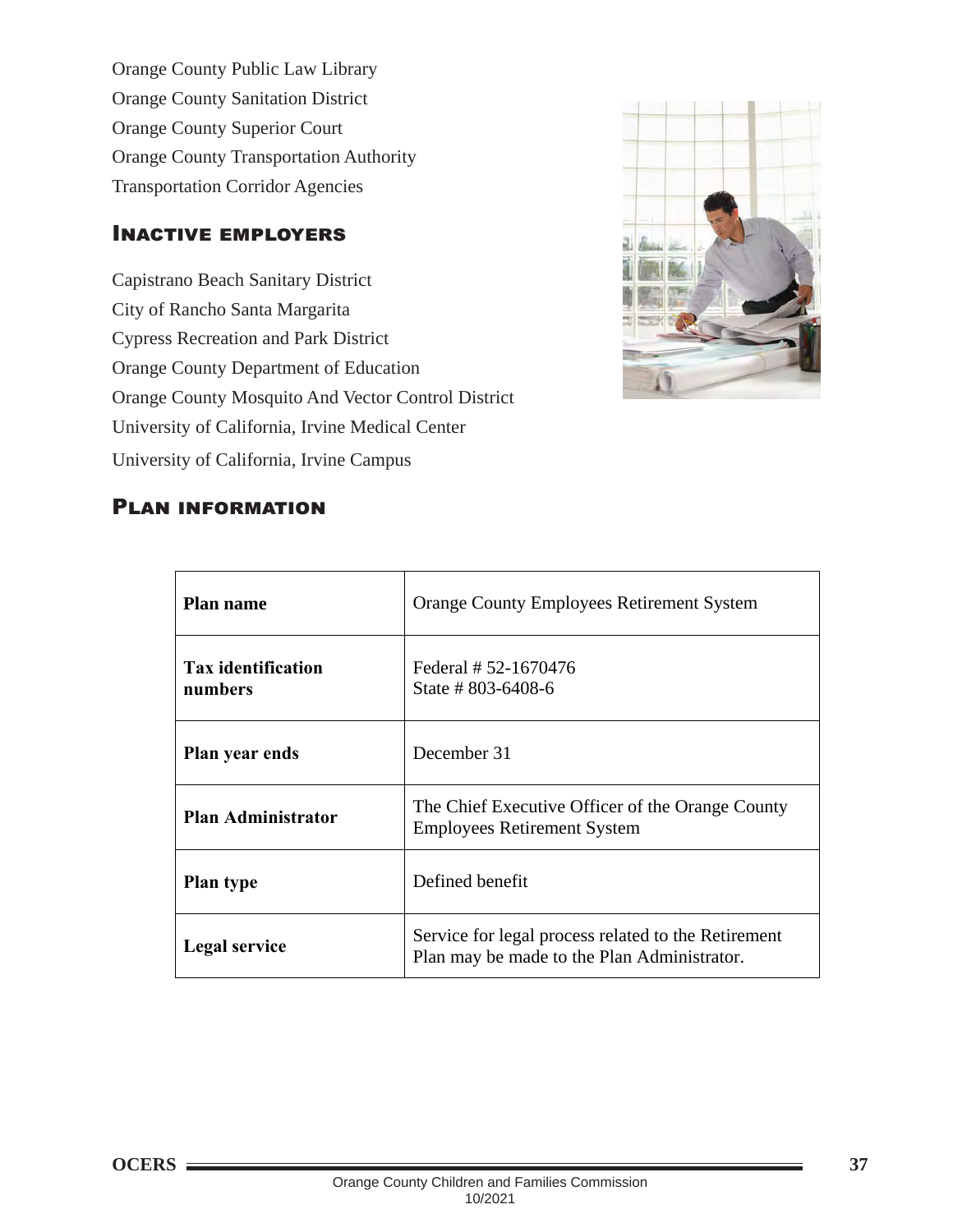## <span id="page-40-0"></span>Key terms

Following are definitions of terms that are used throughout this SPD.

An **Actuary** is a mathematician who is specially trained to evaluate member experience (deaths, terminations, disabilities & retirements at various ages, etc.), recommend economic assumptions (inflation,



investment returns, salary and payroll increases, *etc*.), calculate actuarial liabilities (forecast of how much will have to be paid out in benefits in future years, etc.), and rates (such as contribution, pension, annuity, *et al*).

**Age factors** are a set of numeric quantities based on your age at retirement.

**Annuity** is a series of payments (retirement benefits) derived from your contributions and interest for a specified period of time such as a number of years or for life.

**Beneficiary** is a person that you (the member) name in writing to receive certain benefits provided by the plan upon your death.

**COLA** means cost-of-living adjustment. It is based on the movement of the Consumer Price Index; the maximum annual COLA adjustment for OCERS retirees is 3% as set by the Retirement Board.

**Compensation Earnable -** See Final Average Salary.

**Consumer Price Index** or **CPI** is the measure of the rate of changes in prices which are used by pension funds to measure inflation. CPI is based on the U.S. Department of Labor Statistics' monthly survey of consumer goods and services, including housing costs, food, transportation, electricity, *et al* for the Los Angeles, Riverside and Long Beach area.

**Deferred Reciprocal Retirement** means that if you terminate employment with OCERS you will be eligible to receive benefits from the System if you leave your member contributions on deposit with OCERS, and transfer to another reciprocal system within six months of your termination from OCERS. You cannot withdraw your member contributions until you terminate from your new plan.

**Deferred Regular Retirement** means that if you terminate employment other than by retirement, you still may be eligible to receive benefits from the System if you leave your member contributions on deposit with the System.

**Defined Benefit Plan** is one designed to pay each member a lifetime benefit based on 4 factors: benefit formula, a Member's age at retirement, Member's length of service and Member's Final Average Salary.

**Disability Retirement** is a retirement allowance payable if you become permanently physically or mentally incapacitated from substantially performing the usual duties of any permanent assignment in your job classification (due to either Service-connected or Nonservice-connected illness or injury). This determination is made by the Board of Retirement after you have filed an application and sub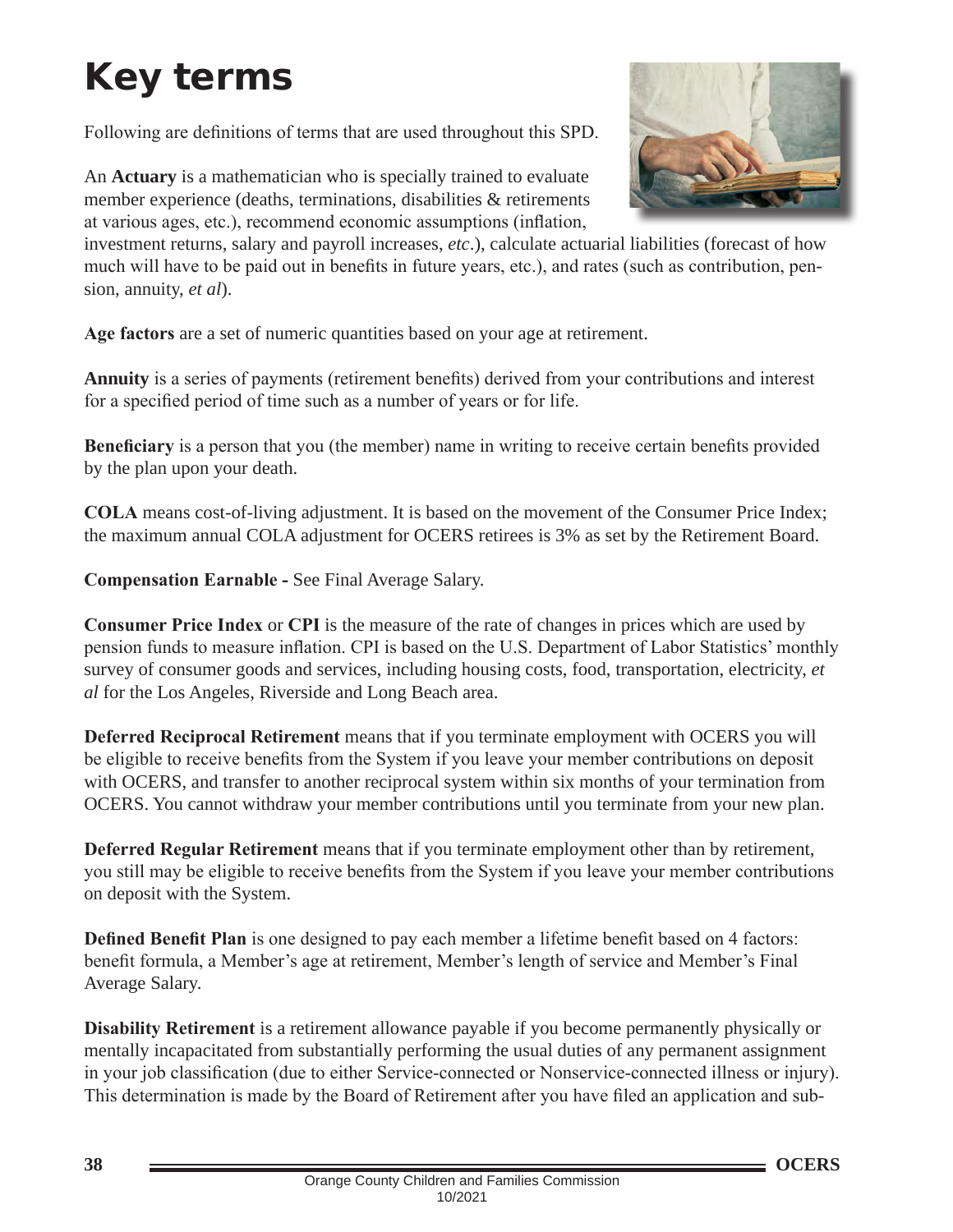<span id="page-41-0"></span>mitted proof of your disability and its causes, and the Retirement System investigates your application.

**Domestic Relations Order (DRO)** is a legal judgment, decree or order that recognizes the right of a former spouse to a community property interest in the benefits payable under your Retirement Plan.

**Eligible Child** (Children) is/are your unmarried child/children under the age of 18 or under the age of 22 if an unmarried, full-time student. This includes adopted children. Eligible Child can also include a stepchild living or domiciled with the member at the time of the member's death for purposes of an active member Nonservice-connected or Service-connected death benefit only.

**Eligible Spouse** is the person to whom you are legally married. For purposes of receiving benefits, the term has different meanings depending on the situation. Eligible Spouse also includes a Qualified Domestic Partner registered in accordance with applicable Family Law provisions.

**Excise Taxes** refers to the penalty you pay if you receive a lump sum distribution of your pretax (taxable) contributions and interest before you reach age 59½ and you do not roll it over into another qualified employer plan or IRA.

**Final Average Salary** is a measure of your level of earnings based on your average salary for a specified period of time. It includes your base salary and may also include other pay items such as uniform allowance, shift differentials, bonuses, and bilingual pay. Other items of compensation may also apply. This is one of the factors used in calculating your monthly retirement allowance.

**General Members** are all members not in a Safety classification.

**IRA** means **I**ndividual **R**etirement **A**ccount

**Legacy Member** is an OCERS-covered employee who was an active member of OCERS prior to January 1, 2013; OR an individual who was a deferred member of OCERS prior to January 1, 2013, and who returns to the same employer; OR an individual who was a deferred member of a reciprocal retirement system with service under that system prior to January 1, 2013 who became an active member of OCERS within six months of deferring membership in the reciprocal system.

**Nonservice-connected Disability** is an injury or disease, not related to your employment, that permanently prevents you from performing the duties of your job. You must have at least 5 years of service credit to be eligible to receive nonservice-connected disability benefits from OCERS.

**OCERS** ("the System") is the Orange County Employees Retirement System.

**Pensionable Compensation** is applicable to PEPRA plan U. Pensionable compensation is your base pay and regularly recurring pay items for special skills or shifts. Plan U pensionable compensation is limited to 120% of the Social Security level adjusted by the Consumer Price Index for all Urban Consumers annually on January 1st following the annual valuation. Pensionable compensation is one of the factors used in calculating your monthly retirement allowance.

**PEPRA** is the California Public Employees' Pension Reform Act, which took effect on January 1, 2013. PEPRA changes the way OCERS' retirement benefits are applied, and places compensation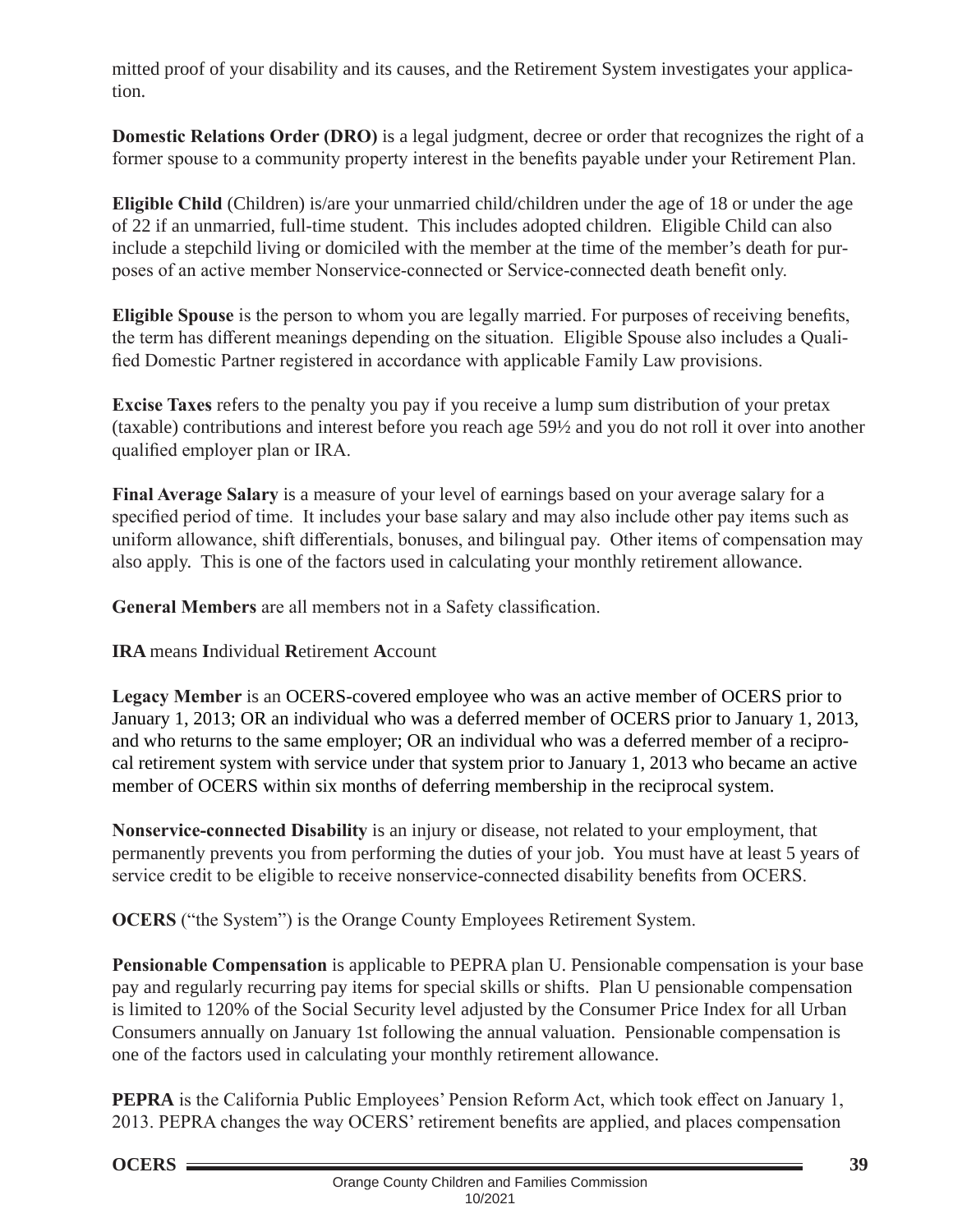limits on certain members.

**Probate** is the court supervised process of administering and distributing the estate of a deceased person.

**Qualified Domestic Partner** means that the member is registered with the California Secretary of State in accordance with Family Code Section 297.

**Reciprocal (reciprocity) Benefits** means the ability for your benefits to be coordinated if you transfer from one covered retirement system to another that enables you to preserve and enhance your total system benefits. There are certain restrictions applicable to reciprocity.

**Rollover** means a form of favorable tax treatment whereby you can defer the taxes on the taxable portion of a lump sum distribution from the Retirement Plan by transferring it to another employer's qualified plan or an Individual Retirement Account (IRA).

**Service-Connected Disability** is an injury or disease that occurs or is aggravated as a result of your employment, and that permanently prevents you from performing the duties of your job. All contributory members are eligible to receive service-connected disability benefits from OCERS if they meet the necessary requirements.

**Service Credit** are your hours worked under membership with OCERS, converted to years for which you make contributions and receive credit in the Retirement System.

**Service Retirement Allowance** is the amount of money you receive when you retire based on your benefit formula, Years of Service Credit, Final Average Salary, and a factor based on your age at retirement.

**STAR COLA** means **S**upplemental **T**argeted **A**djustment for **R**etirees **C**ost-**o**f-**L**iving **A**djustment. It is paid to certain retirees and survivors who have lost more than 20% of their original retirement benefit's purchasing power due to inflation. This benefit must be approved each year by the Board of Retirement.

**Summary Plan Description (SPD)** is a general description of the retirement plan provisions provided by OCERS to participants and beneficiaries.

**Survivor Benefits** are those benefits payable from the Retirement System to your Eligible Spouse/ Qualified Domestic Partner or Eligible Children after your death.

**System** is a general term for the Orange County Employees Retirement System (OCERS).

**Trust** (including living trust) is a legal entity that is created when a person or organization transfers assets to a trustee for the benefit of designated persons.

**Unmodified Option** is a retirement option that provides you with the maximum retirement allowance available and a continuation benefit to your Eligible Spouse, Qualified Domestic Partner or Eligible Children upon your death.

**40 OCERS**